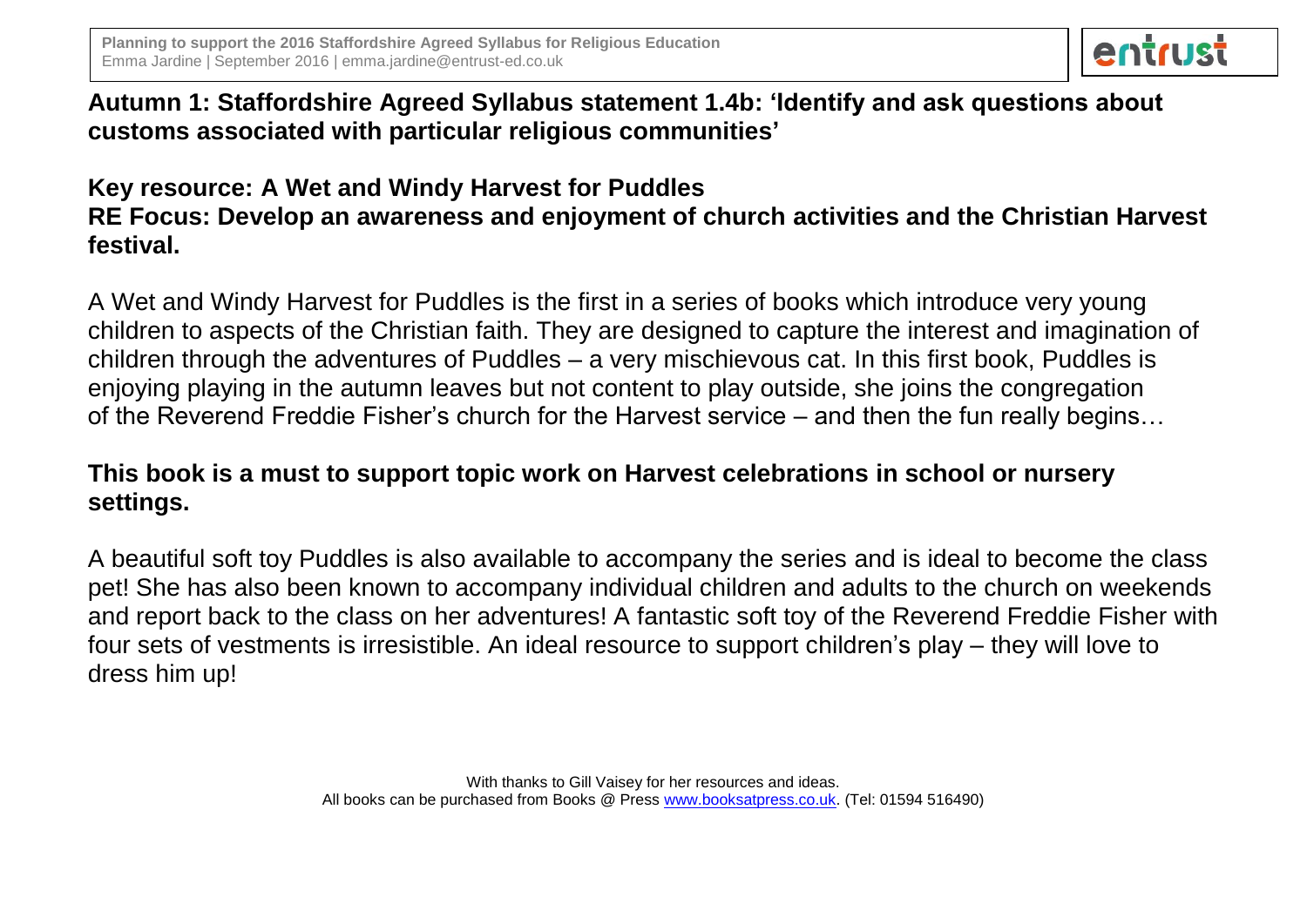**Activity Suggestions for Early Years Foundation Stage focussing on People and Communities and Religious Education**

| Possible General Themes: Festivals; Food; Autumn; Colours                                             |
|-------------------------------------------------------------------------------------------------------|
| <b>RE Theme: Special Places and Festivals</b>                                                         |
| Key Resource: A Wet and Windy Harvest For Puddles                                                     |
| RE Focus: Develop an awareness and enjoyment of church activities and the Christian Harvest festival. |

Activities relate to the book: **A Wet And Windy Harvest For Puddles**, by Gill Vaisey **Suggested Activities** 

Collect autumn leaves with the children. Look at the colours, shapes and textures.

Provide opportunities for the children to be creative with paints and crayons to produce their own leaves.<br>Make an autumn display.

If possible, take the children outside on a windy day to have first hand experience of leaves blowing in the wind.

Read the book *A Wet And Windy Harvest For Puddles.* Encourage the children to talk about the story and in particular the Reverend Freddie Fisher's explanation of Harvest. Encourage the children to reflect on why it is important to share food with others less fortunate. Encourage the children to think about how Freddie responded to Puddles knocking down the fruit and vegetables and spilling the flowers (laughter rather than anger).

**RE and Early Learning Goals (2012)** 

**Mathematics:** Children use everyday language to talk about size, weight, to compare quantities and objects. They recognise, create and describe patterns. They explore characteristics of everyday objects and shapes and use mathematical language to describe them. **Understanding The World: The world** know about similarities and differences in relation to places, objects, materials and living things. They talk about the features of their own immediate environment and how environments might vary from one another. They make observations of animals and plants and explain why some things occur, and talk about changes.

**Expressive arts and design:** experiment with colour, design, texture, form and function.

**Expressive arts and design: experiment with colour, design, texture,** form and function.

**Understanding The World: The world explain why some things** occur, and talk about changes.

**Communication and Language:** listen to stories, accurately anticipating key events and respond to what they hear with relevant comments, questions or actions.

**Personal, Social and Emotional:** They show sensitivity to others' needs and feelings

**Understanding the World:** People and Communities They know about similarities and differences between themselves and others, and among families, communities and traditions.

**RE:** Explore similarities and differences in people's festivals.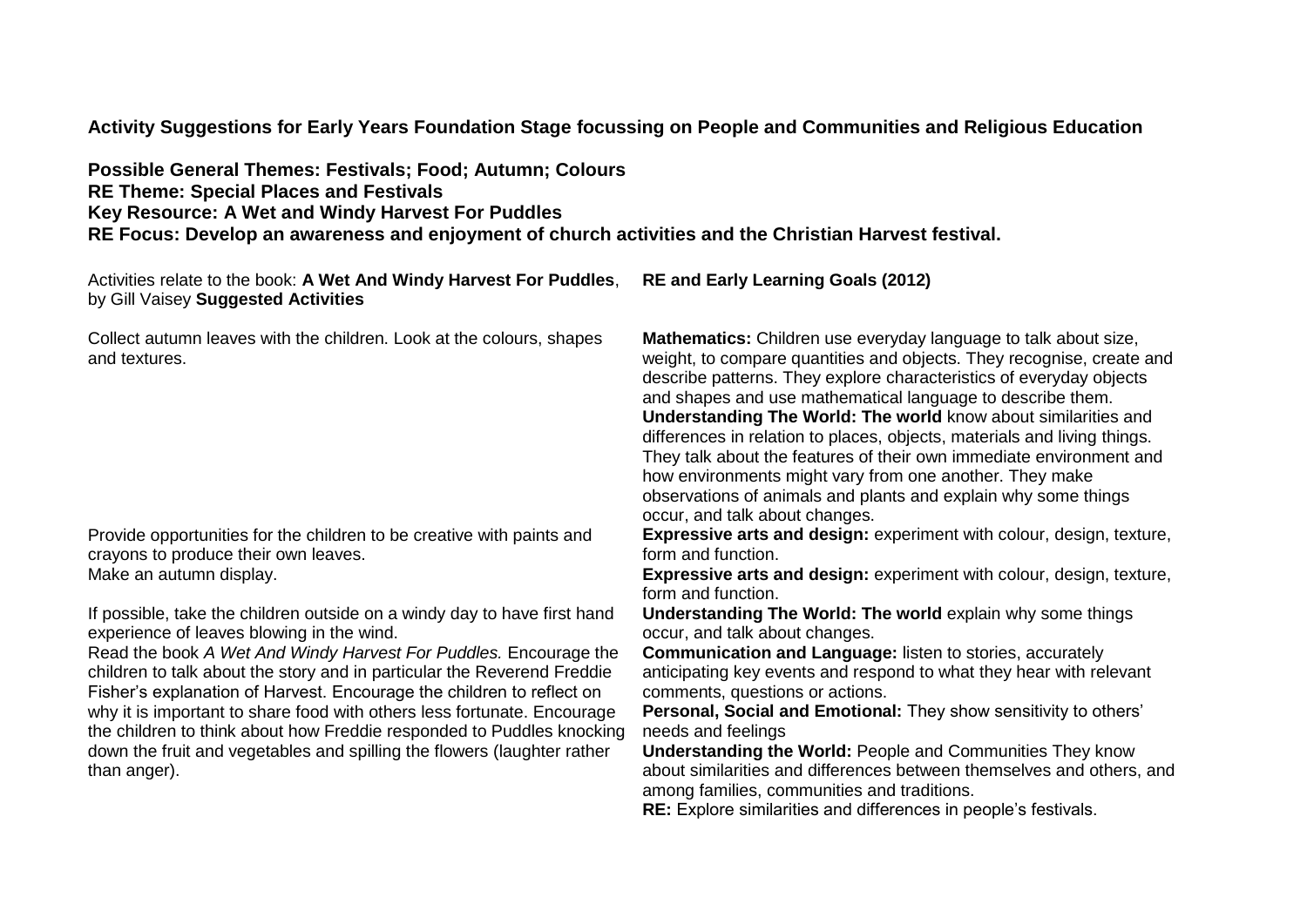If possible visit a church and explore the special features noted in the book.

Encourage them to appreciate that some objects in the church are special and should be treated with respect.

Create a church role-play area which includes some of the features mentioned in the story e.g. a 'lectern' for the Bible, a pulpit, a harvest display.

Include the soft toy Puddles and the Reverend Freddie Fisher so that the children can re-enact the story.

Make different types of bread that reflect different families and cultures. Share some food with each other.

Encourage the children to say 'please' and 'thank you'.

Explore how and why people in the local community help others. Find out about what happens in places of worship and why people go to these places.

**Understanding the World: People and Communities** They know about similarities and differences between themselves and others, and among families, communities and traditions.

**RE:** Find out about what happens in places of worship and why people go to these places.

Show curiosity and develop positive attitudes when learning about people from other religions and cultures.

Explore and experiment with new learning opportunities.

**Expressive arts and design:** They represent their own ideas, thoughts and feelings through design and technology, art, music, dance, role-play and stories.

Learn and sing Harvest songs. **Expressive arts and design:** Sing songs, make music and dance.

**Understanding the World: People and Communities** They know about similarities and differences between themselves and others, and among families, communities and traditions.

**Personal, Social and Emotional:** They show sensitivity to others' needs and feelings, and form positive relationships with adults and other children.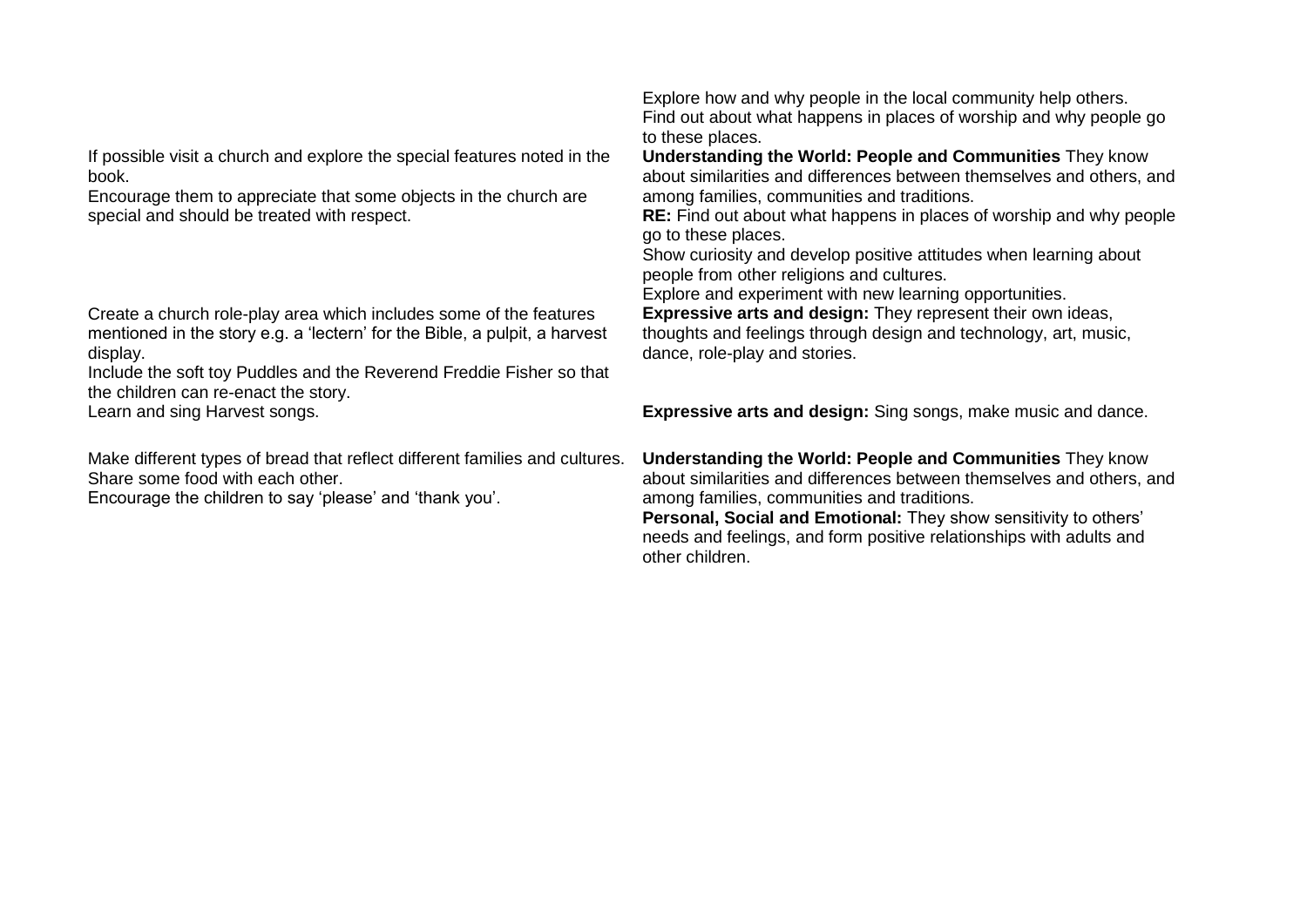

**Autumn 2: Staffordshire Agreed Syllabus statement 1.1b: 'Explore stories about the lives and teachings of key religious figures'**

**Key resource: Puddles and the Christmas Play RE Focus: Become familiar with the Nativity story and the way in which some churches celebrate the birth of Jesus** 

Puddles and the Christmas Play

Puddles and the Christmas Play is the third delightful adventure with the mischievous Puddles. A fantastic story to share during Advent, as each week in the story another candle is lit on the advent wreath. Puddles enjoys going to Sunday School with the children. When they decide they are going to put on a Christmas play for the adults, Puddles is excited and wonders which part she will have in the play. When the Sunday School teacher tells her "but there are no cats in the Christmas play," Puddles feels sad and disappointed. But not all goes to plan and Puddles sees her chance to come to the rescue…

The soft toy Puddles and the fantastic Freddie Fisher are a must to accompany the story.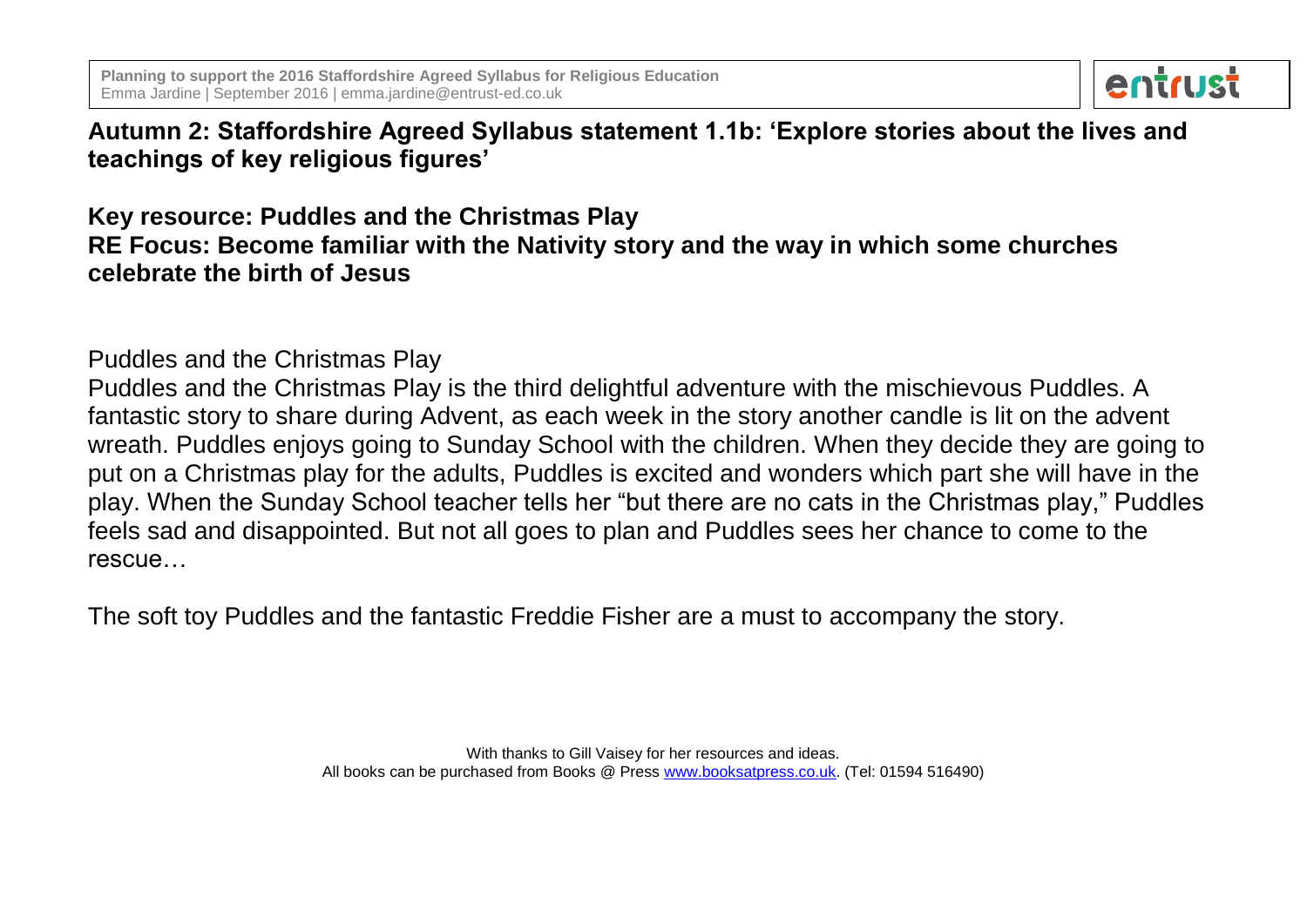### **Activity Suggestions for Foundation Stage focussing on People and Communities and Religious Education**

**Possible General Themes: Winter, Seasons, Celebrations, Christmas, Light RE Theme: The birth of Jesus Key Resource: Puddles and the Christmas Play RE Focus: Become familiar with the Nativity story and the way in which some churches celebrate the birth of Jesus** 

Activities relate to the book: **Puddles and the Christmas Play**, by Gill Vaisey

(**NB** Some of the activities that closely link with *celebrating* Christmas (e.g. making cards, Advent wreaths etc.) may not be appropriate for all children depending of their religious background – activities that acknowledge and celebrate the value of family life may be an acceptable alternative).

#### **Activities**

Use photographs and pictures to illustrate aspects of different seasons. Encourage pupils to sort the pictures to identify the characteristics of different seasons.

Using a 'celebrations chart' showing all the months of the year, encourage pupils to identify special occasions and in which month(s) they may occur e.g. birthdays, parents' wedding anniversaries, festivals. Discuss with the children and make a spider diagram of all the things they know about what happens at Christmas. A variety of 'artefacts' can be used as a stimulus and sorting activity.

**RE and Early Learning Goals (2012)** 

**Understanding The World:** know about similarities and differences in relation to places, objects, materials and living things. They talk about the features of their own immediate environment and how environments might vary from one another. They make observations of animals and plants and explain why some things occur, and talk about changes. **Understanding the World: People and Communities** They know about similarities and differences between themselves and others, and among families, communities and traditions.

**Understanding the World: People and Communities** They know about similarities and differences between themselves and others, and among families, communities and traditions.

**RE:** Explore similarities and differences in people's homes, families, dress, food, festivals and lifestyles.

Think about and ask questions about themselves and other people and listen to answers.

Respond to their own ideas and the ideas of others including their hopes, dreams, opinions and ways they approach happy and sad times. Make comparisons and identify similarities and differences of identity, lifestyle, community and tradition.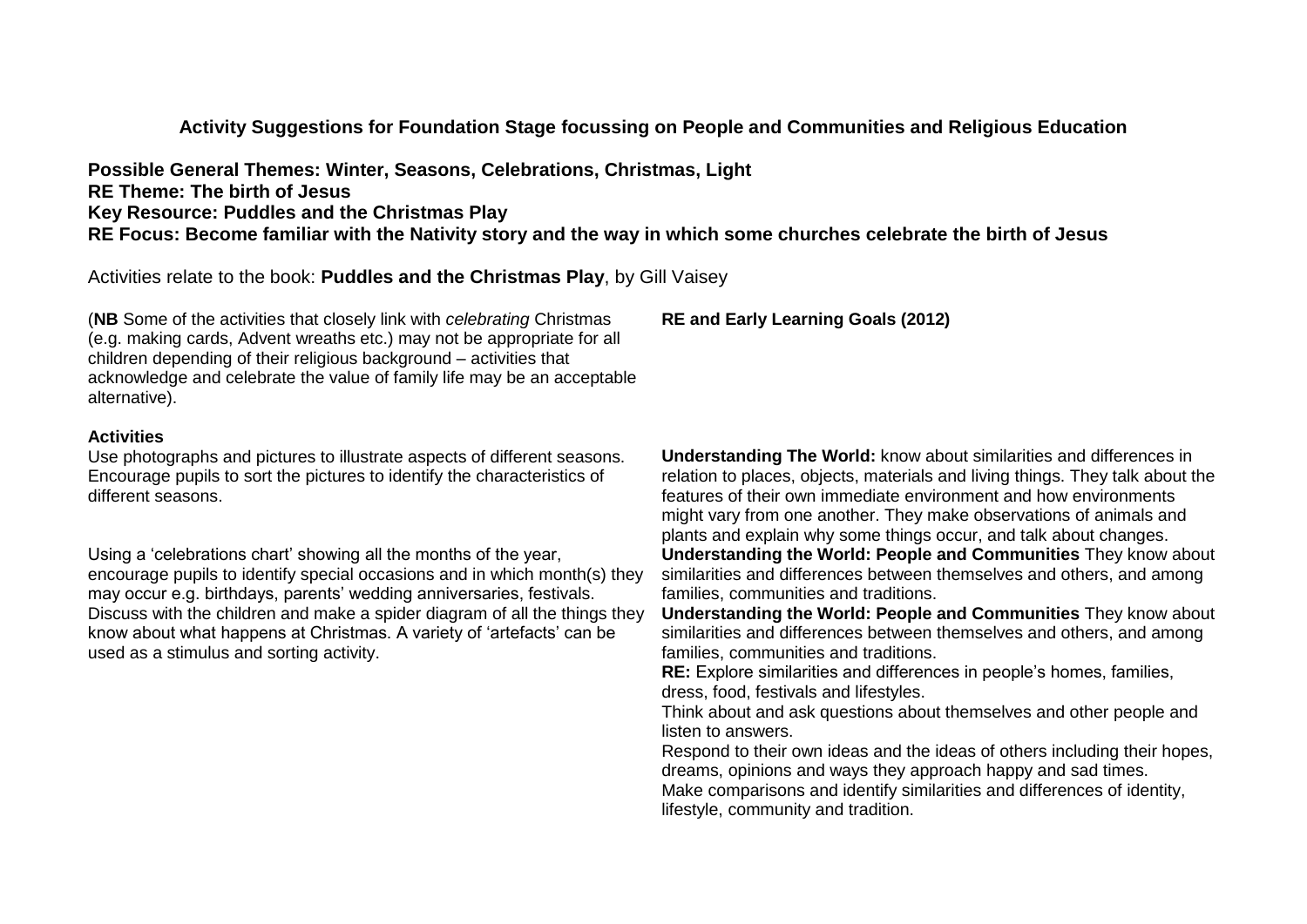Invite children to think of questions they would like to ask the characters. Ask the children to think about who helps them and how they can help others.

If possible visit a church and explore the special features noted in the book. Meet some of the people who help in the church.

Meet a local vicar / minister who can talk to the children about how he/ she helps other people.

Show curiosity and develop positive attitudes to new experiences when learning about people from other religions and cultures.

Develop a growing interest in the world around them.

Develop curiosity and begin to ask questions about their own and other people's home and community life.

Explore how and why religious people in the local community help others through the work that they do.

Describe what they have found out about people, beliefs and actions. Understand the relationship between feelings, beliefs and actions.

Express their own opinions and feelings, and make decisions while considering the viewpoints of others.

Think creatively and imaginatively about important human and religious questions.

Think about and ask questions about themselves and other people and listen to the answers of others.

**Understanding the World**: People and Communities They know about similarities and differences between themselves and others, and among families, communities and traditions.

**RE:** Find out about what happens in places of worship in the local area and why people go to these places.

Show curiosity and develop positive attitudes to new experiences when learning about people from religions and cultures.

Develop a growing interest in the world around them.

Develop curiosity and begin to ask questions about their own and other people's home and community life.

Explore how and why religious people in the local community help others through the work that they do.

**Understanding the World:** People and Communities They know about similarities and differences between themselves and others, and among families, communities and traditions.

**RE:** Show curiosity and develop positive attitudes to new experiences when learning about people from religions and cultures.

Develop a growing interest in the world around them.

Develop curiosity and begin to ask questions about their own and other people's home and community life.

Explore how and why religious people in the local community help others through the work that they do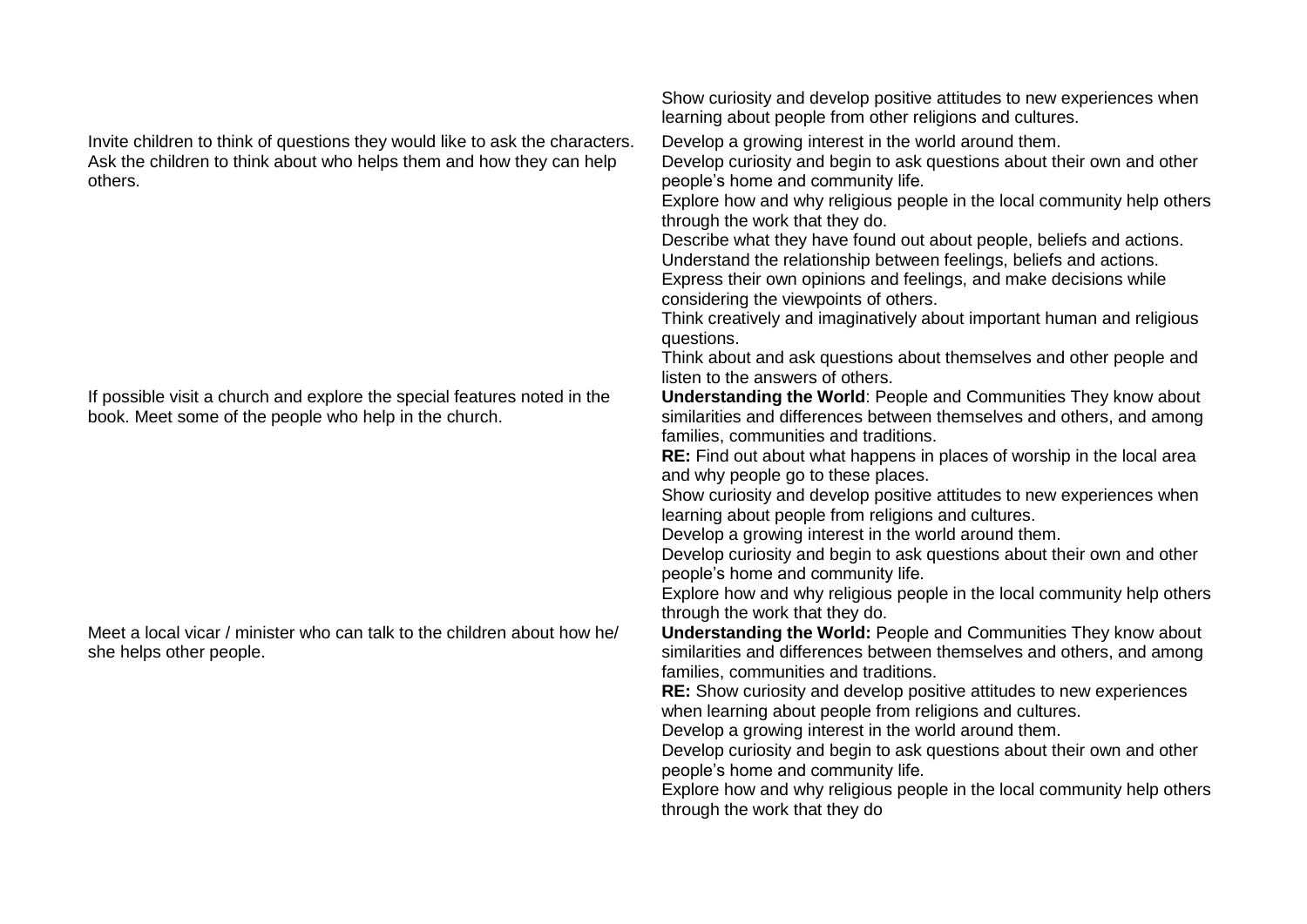

# **Spring 1: Staffordshire Agreed Syllabus statement 1.3b: 'Identify symbolic actions, gestures and rituals and talk about how they are used as part of worship and ceremonies'**

**Key resource: A wedding Day Wish for Puddles RE Focus: RE Focus: Relationships, promises and church wedding celebrations.**

A Wedding Day Wish for Puddles

A Wedding Day Wish for Puddles is the fourth Puddles' adventure. It explores the theme of friendship and provides the perfect resource to support a role-play wedding. Puddles and Freddie are best friends.but when Freddie finds a new special friend Puddles begins to feel lonely. Then, as Sally and Mike plan their wedding, Puddles wishes she had a special friend all of her own. And then the day of the wedding arrives and Puddles gets a surprise. Do all of her wishes come true?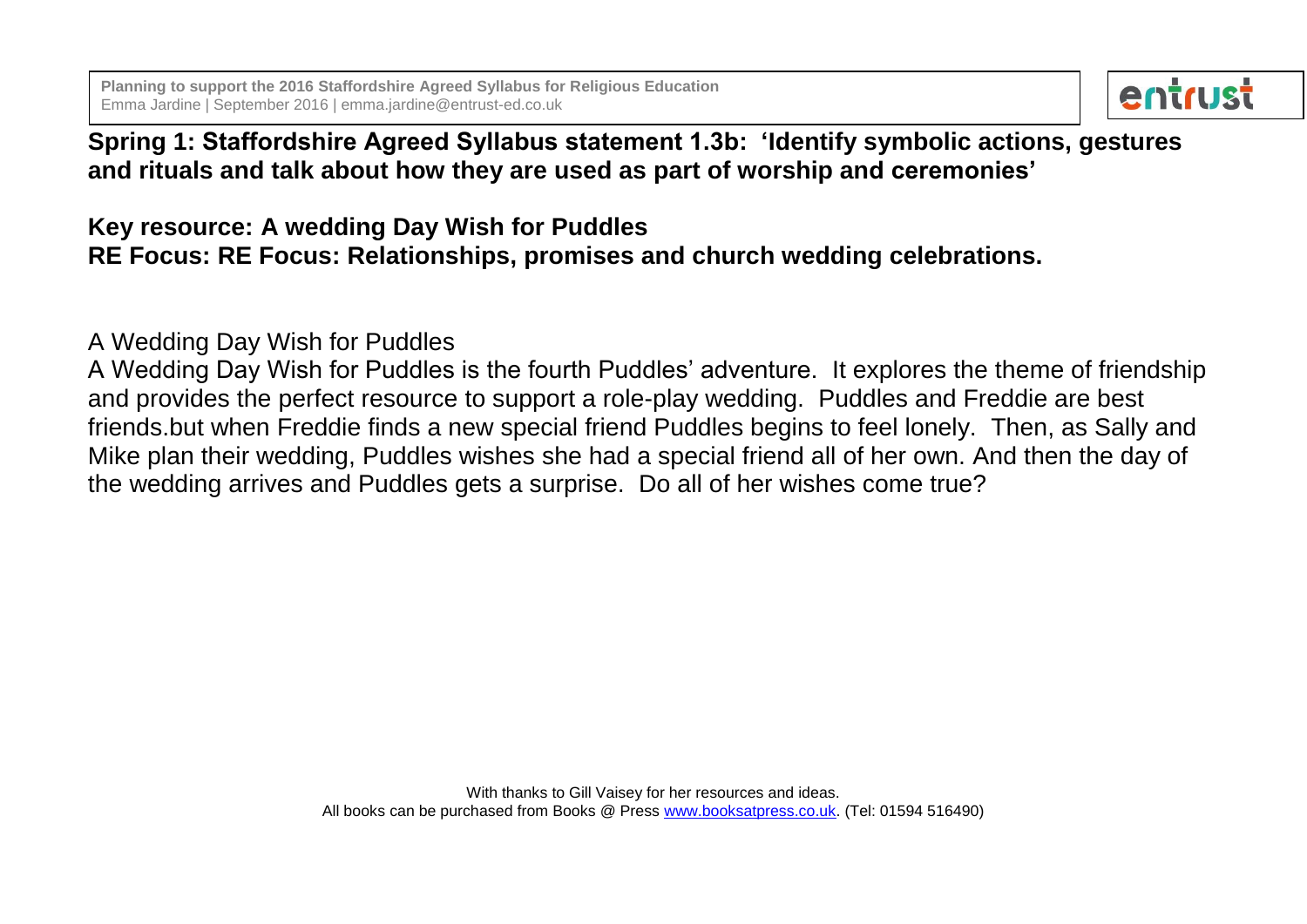## **Activity Suggestions for Foundation Stage focussing on People and Communities and Religious Education**

### **Possible General Themes: Weddings, Friendship, Homes and Families, Fairy Tales Key Resource: A Wedding Day Wish for Puddles RE Focus: Relationships, promises and church wedding celebrations.**

| Activities relate to the book: A Wedding Day Wish for Puddles, by Gill<br>Vaisey RE Related Activities                                                                                                                                                                     | <b>RE and Early Learning Goals (2012)</b>                                                                                                                                                                                                                                                                                                                                                                                                                                                                                               |
|----------------------------------------------------------------------------------------------------------------------------------------------------------------------------------------------------------------------------------------------------------------------------|-----------------------------------------------------------------------------------------------------------------------------------------------------------------------------------------------------------------------------------------------------------------------------------------------------------------------------------------------------------------------------------------------------------------------------------------------------------------------------------------------------------------------------------------|
| Talk about friendship. What different types of friendship are there?<br>What makes a 'best friend'? What makes a 'special friend'? Who are your<br>friends? How can we be good friends? Who do you like doing things with?<br>How do we feel when people are not friendly? | RE: Express their own opinions and feelings, and make decisions while<br>considering the viewpoints of others.<br>Think creatively and imaginatively about important human and religious<br>questions.<br>Think about and ask questions about themselves and other people and<br>listen to the answers of others.<br><b>Personal, Social and Emotional:</b><br>They show sensitivity to others' needs and feelings, and form positive<br>relationships with adults and other children.                                                  |
| Talk about different types of families. How might other siblings feel when<br>a new baby arrives or mum or dad have a new partner?<br>Have you ever felt lonely and left out like Puddles?                                                                                 | <b>Personal, Social and Emotional:</b><br>They show sensitivity to others' needs and feelings, and form positive<br>relationships with adults and other children.<br>Talk about how they and others show feelings.<br>RE: Express their own opinions and feelings, and make decisions while<br>considering the viewpoints of others.<br>Think creatively and imaginatively about important human and religious<br>questions.<br>Think about and ask questions about themselves and other people and<br>listen to the answers of others. |
| Talk about the 'special friendship' that people have when they love one<br>another and choose to live together (in marriage or not). Encourage                                                                                                                             | <b>Personal, Social and Emotional:</b><br>They show sensitivity to others' needs and feelings, and form positive<br>relationships                                                                                                                                                                                                                                                                                                                                                                                                       |
| questions about why some people marry and some do not in order<br>to reflect the variety of lifestyles and choices.                                                                                                                                                        | with adults and other children.<br><b>Speaking: children express themselves effectively</b><br><b>RE:</b> Express their own opinions and feelings, and make decisions while<br>considering the viewpoints of others.<br>Think creatively and imaginatively about important human and religious questions.                                                                                                                                                                                                                               |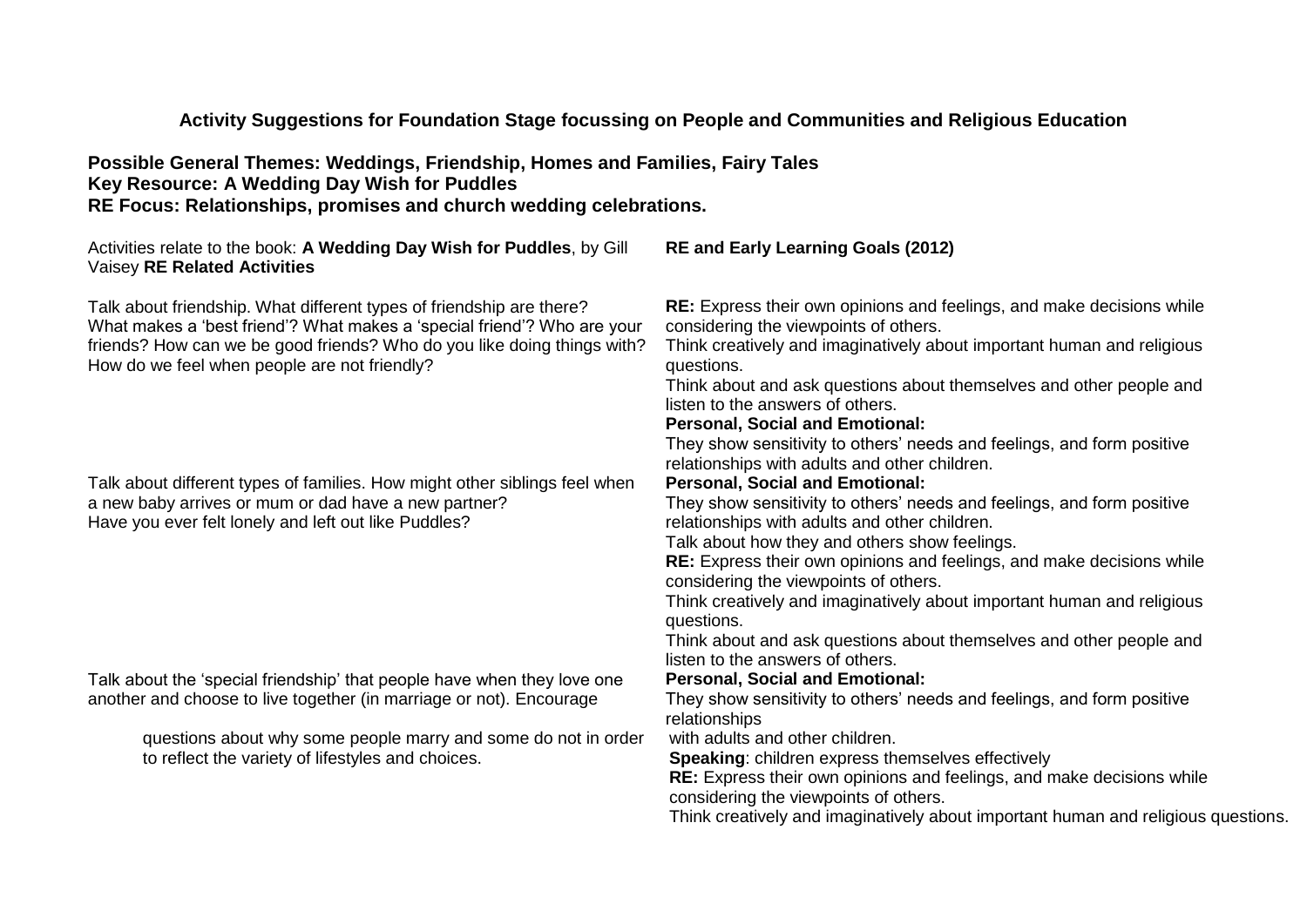Explore partners in nature – e.g. chicken and cockerel, cow and bull, duck and drake, boar and sow **Understanding The World: The world** know about similarities and differences in relation to places, objects, materials and living things. Discuss the title: *A Wedding Day Wish for Puddles*. What do the children think Puddles might wish for? Read the story. **Communication and Language:** listen to stories, accurately anticipating key events and respond to what they hear with relevant comments, questions or actions. **Speaking**: children express themselves effectively. They develop their own narratives and explanations by connecting ideas or events. **RE:** Enjoy a range of stories and accounts from different faith traditions and cultures. Find out about what happens in places of worship in the local area and why people go to these places. Show curiosity and develop positive attitudes to new experiences when learning about people from religions and cultures. Develop a growing interest in the world around them. Develop curiosity and begin to ask questions about their own and other people's home and community life. Describe what they have found out about people, beliefs and actions. Understand the relationship between feelings, beliefs and actions. Express their own opinions and feelings, and make decisions while considering the viewpoints of others. Think creatively and imaginatively about important human and religious questions. Think about and ask questions about themselves and other people and listen to the answers of others. Discuss surprises. Have you ever had a 'wonderful surprise'? **Speaking**: children express themselves effectively. They develop their own narratives and explanations by connecting ideas or events. Create a church role-play area which includes some of the features illustrated in the story e.g. a lectern for the Bible, a pulpit, an organ, **Expressive arts and design:** They represent their own ideas, thoughts and feelings through design and technology, art, music, dance, role-play and stories.

hymn

the answers of others.

Think about and ask questions about themselves and other people and listen to

Explore similarities and differences in people's homes, families, and lifestyles.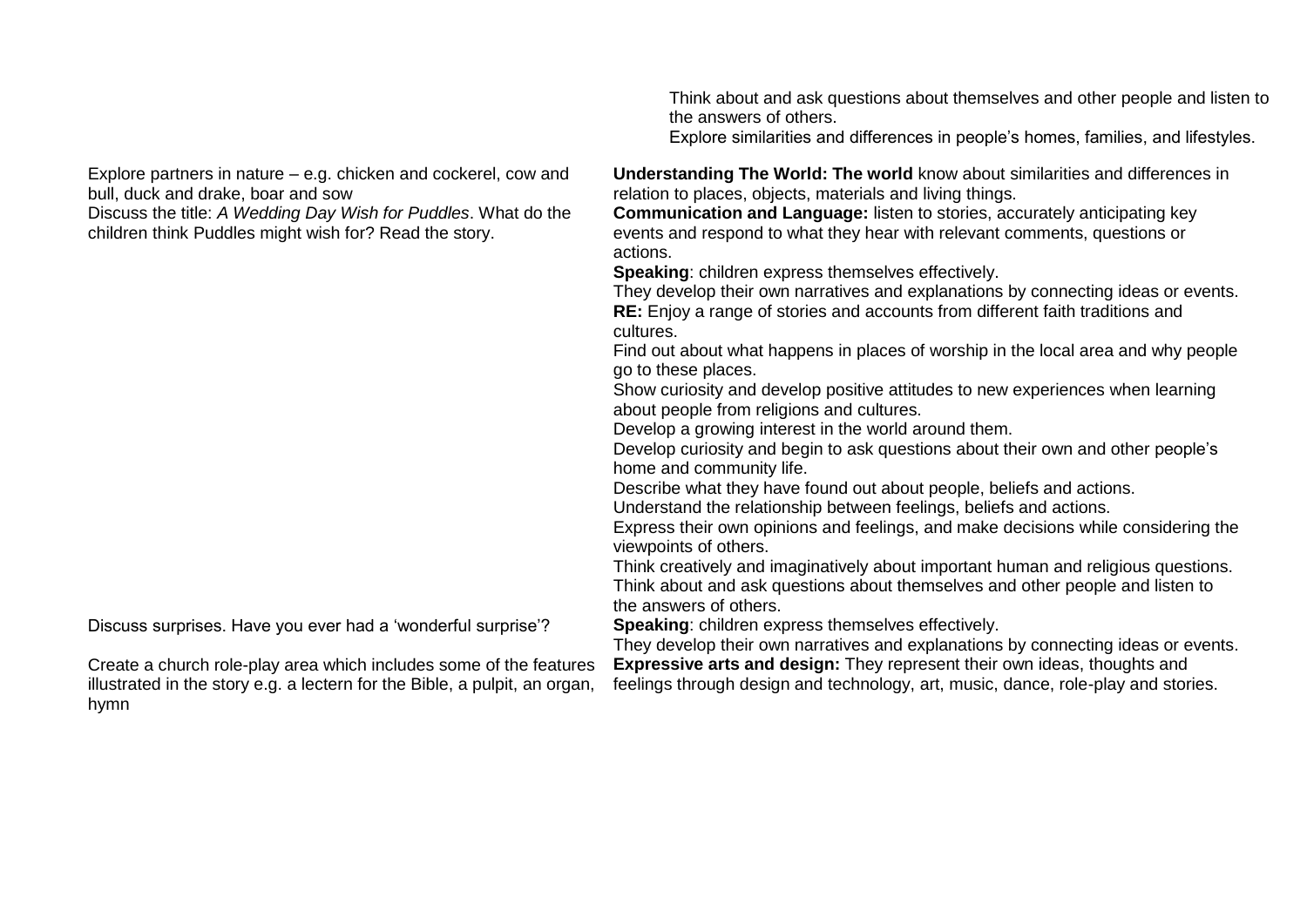board, pews. Include an audio recording of church wedding bells, wedding music, wedding readings and some hymns. Include items to support role-play of a wedding e.g. wedding dress and veil, bridesmaids dresses, groom, best man and pageboy suits, hats, handbags and jewellery, flowers to arrange and bouquets to hold... Provide opportunity for role-play of the not so obvious characters such as the flower arranger, the cleaner and the gardener (links with Puddles Lends a Paw characters).

Include the soft toys of Puddles, Arthur and the Reverend Freddie Fisher so that the children can role-play the story.

Provide digital cameras for children to take own photos of the wedding role-play situations

Talk about promises and the promise that Mike and Sally made to try their best to love one another forever. Talk about the fact that not everyone stays married forever, being sensitive to children's backgrounds and different family situations.

Encourage children to make up their own promises for a wedding ceremony based on their learning.

**Expressive arts and design:** They represent their own ideas, thoughts and feelings through design and technology, art, music, dance, role-play and stories.

**Understanding the World: People and Communities** They know about similarities and differences between themselves and others, and among families, communities and traditions.

**RE:** Show curiosity and develop positive attitudes to new experiences when learning about people from religions and cultures.

Explore and experiment with new learning opportunities, including role-play, making and using artefacts and using ICT.

**Understanding the World: Technology** children recognise that a range of technology is used in places such as homes and schools. They select and use technology for particular purposes.

**Understanding the World: Technology** children recognise that a range of technology is used in places such as homes and schools. They select and use technology for particular purposes.

**RE:** Show curiosity and develop positive attitudes to new experiences when learning about people from religions and cultures.

Explore and experiment with new learning opportunities, including role-play, making and using artefacts and using ICT.

#### **Personal, Social and Emotional:**

They show sensitivity to others' needs and feelings, and form positive relationships with adults and other children.

**RE:** Express their own opinions and feelings, and make decisions while considering the viewpoints of others.

Think creatively and imaginatively about important human and religious questions.

Think about and ask questions about themselves and other people and listen to the answers of others.

**Speaking**: children express themselves effectively.

They develop their own narratives and explanations by connecting ideas or events.

**Communication and Language: Understanding:** They answer 'how' and 'why' questions about their experiences and in response to stories or events. **RE:** Develop curiosity and begin to ask questions about their own and other people's home and community life.

Describe what they have found out about people, beliefs and actions.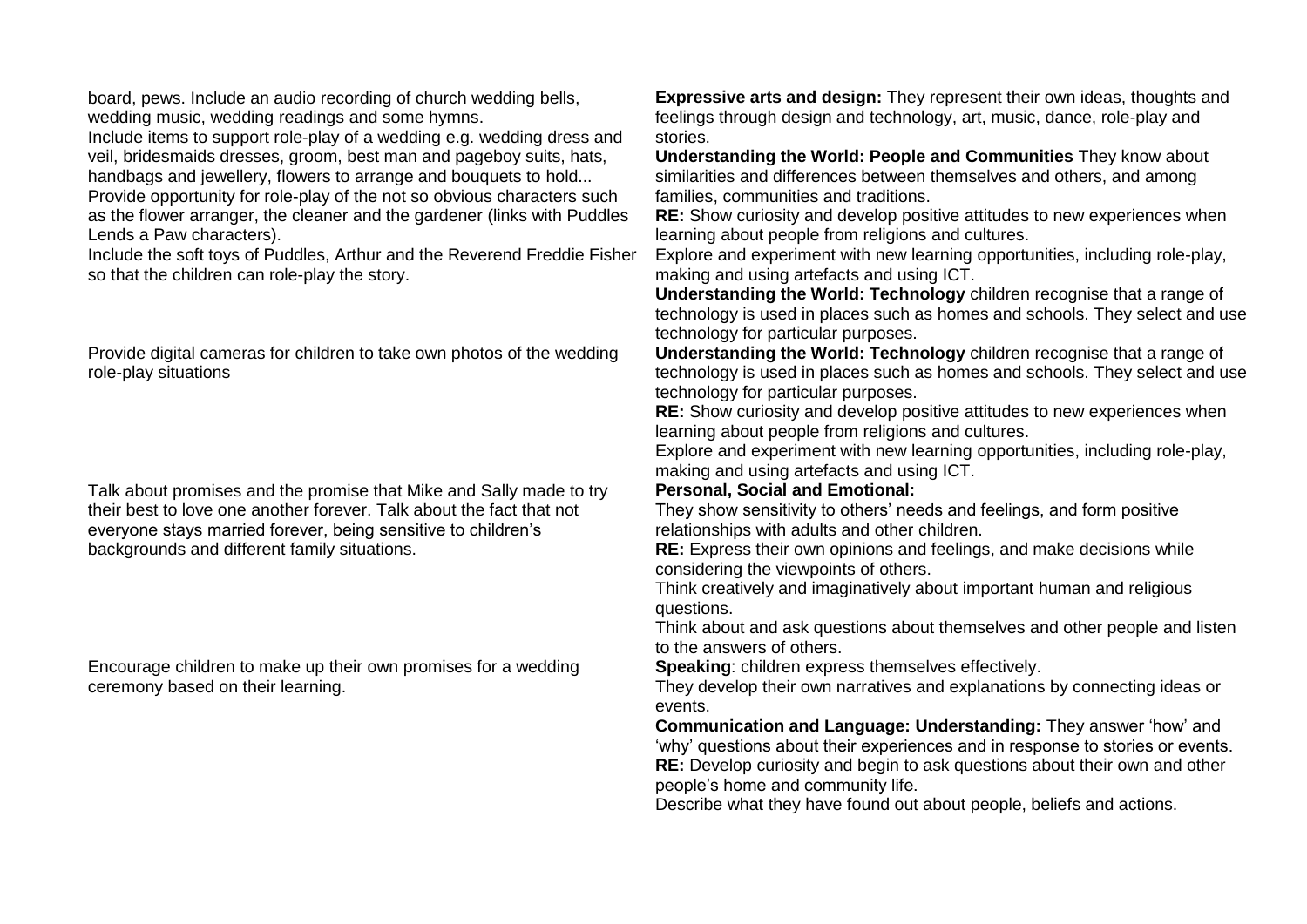Express their own opinions and feelings, and make decisions while considering the viewpoints of others. Think creatively and imaginatively about important human and religious questions. Think about and ask questions about themselves and other people and listen to the answers of others. Provide opportunity for children to hear suitable wedding readings from the Bible. (e.g. I Corinthians 13:1-13; Ruth 1:16-17; Ecclesiastes 4:9-12 ) Which one do we think Freddie might be reading? Talk about the Bible as a special book for Christians. Note that Freddie reads the Bible in church to help people know more about God and Jesus. **RE:** Enjoy a range of stories and accounts from different faith traditions and cultures. Show curiosity and develop positive attitudes to new experiences when learning about people from religions and cultures. Develop a growing interest in the world around them. Develop curiosity and begin to ask questions about their own and other people's home and community life. Describe what they have found out about people, beliefs and actions. Express their own opinions and feelings, and make decisions while considering the viewpoints of others. Think creatively and imaginatively about important human and religious questions. Think about and ask questions about themselves and other people and listen to the answers of others. **Speaking**: children express themselves effectively. They develop their own narratives and explanations by connecting ideas or events. They use past, present and future forms accurately when talking about events that have happened or are to happen in the future. Dress Freddie in the vestments he would wear for the wedding service (white alb with white stole over). **RE:** Enjoy a range of stories and accounts from different faith traditions and cultures. Show curiosity and develop positive attitudes to new experiences when learning about people from religions and cultures. Develop a growing interest in the world around them. Develop curiosity and begin to ask questions about their own and other people's home and community life. **Understanding the World: People and Communities** They know about similarities and differences between themselves and others, and among families, communities and traditions. Invite a local vicar into school to show children clerical vestments and in particular what he/she would wear for a wedding ceremony. **Understanding the World: People and Communities** They know about similarities and differences between themselves and others, and among families,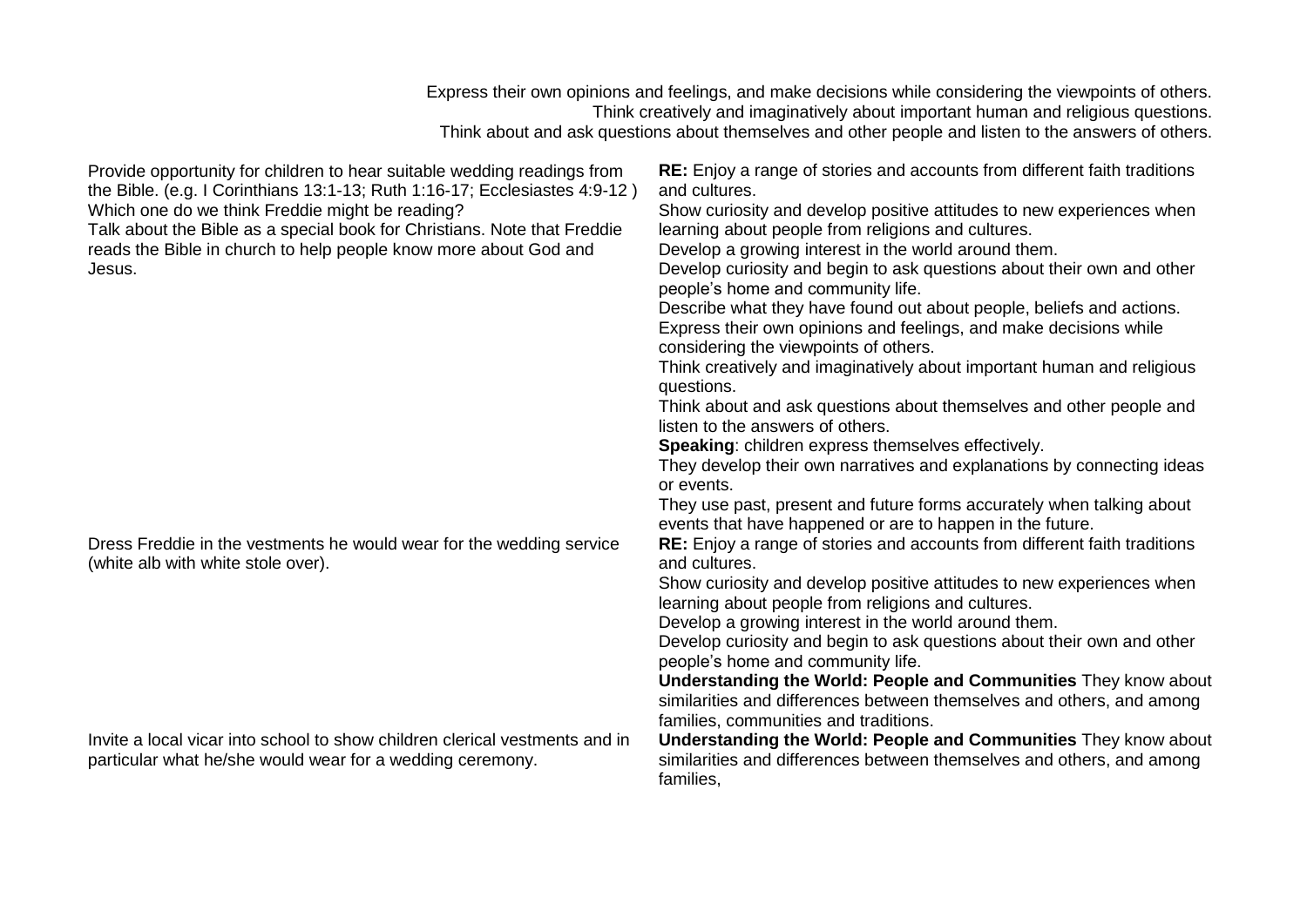Encourage children to ask questions and the ceremony and about how the vicar helps people get ready for marriage (as in Freddie talking to Sally and Mike).

Provide materials for children to make wedding invitations, acceptance cards and wedding cards.

Provide materials for children to wrap a variety of shapes as wedding presents.

Create a florist shop for role-play and encourage children to buy and sell flowers and make bouquets, posies and button holes

communities and traditions.

**RE:** Find out about what happens in places of worship in the local area and why people go to these places.

Show curiosity and develop positive attitudes to new experiences when learning about people from religions and cultures.

Develop a growing interest in the world around them.

Develop curiosity and begin to ask questions about their own and other people's home and community life.

Explore how and why religious people in the local community help others through the work that they do.

**Expressive arts and design:** experiment with colour, design, texture, form and function.

**Expressive arts and design:** experiment with colour, design, texture, form and function.

**Mathematics:** children use everyday language to talk about size, weight, capacity, position, distance, time and money to compare quantities and objects and to solve problems.

They explore characteristics of everyday objects and shapes and use mathematical language to describe them.

Make wedding party food and a wedding cake. **Expressive arts and design:** experiment with colour, design, texture, form and function.

**Expressive arts and design:** They represent their own ideas, thoughts and feelings through design and technology, art, music, dance, role-play and stories.

**Mathematics:** children use everyday language to talk about size, weight, capacity, position, distance, time and money to compare quantities and objects and to solve problems. They recognise, create and describe patterns. They explore characteristics of everyday objects and shapes and use mathematical language to describe them.

**Understanding the World: People and Communities** They know about similarities and differences between themselves and others, and among families, communities and traditions.

**RE:** Show curiosity and develop positive attitudes to new experiences when learning about people from religions and cultures.

Develop a growing interest in the world around them.

Develop curiosity and begin to ask questions about their own and other people's home and community life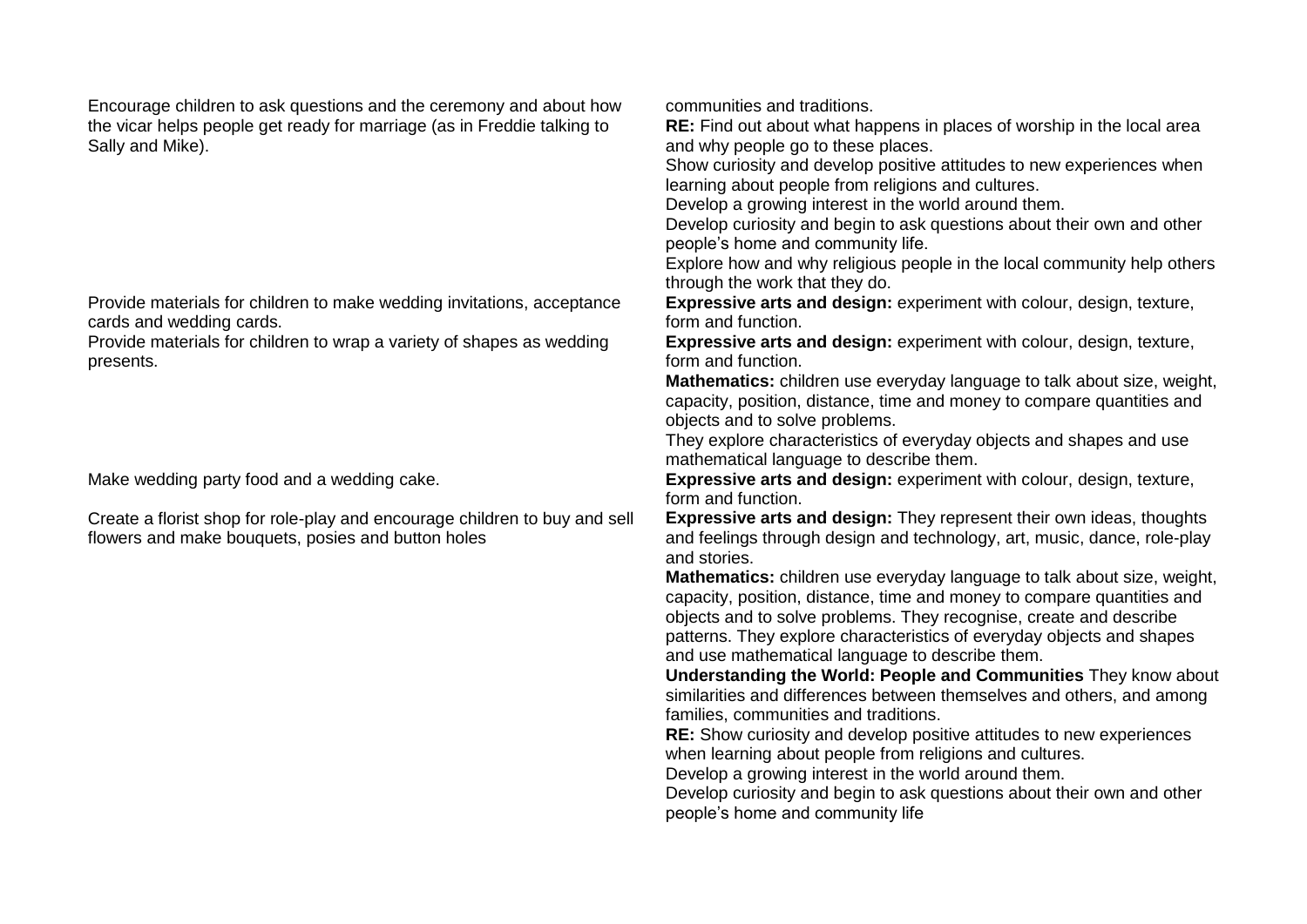

**Spring 2: Staffordshire Agreed Syllabus statement 1.1c: 'Find out about ways in which sacred texts are regarded, read and handled by believers'**

**Key resource: Puddles and the Happy Easter Day RE Focus: RE Focus: Easter celebrations: Remembering Jesus the teacher; sad times and happy times.** 

Puddles and the Happy Easter Day

Puddles and the Happy Easter Day is the fifth Puddles' adventure. It tackles the sensitive story of Easter and deals with issues of sadness and happiness.

Puddles and Arthur are very special friends. But in the week before Easter, Arthur goes missing. Worried and sad, each day, Puddles searches for Arthur. She has something important to tell him but he is nowhere to be seen. On Sunday, as everyone enjoys the Easter celebrations, Puddles has her own reason to celebrate…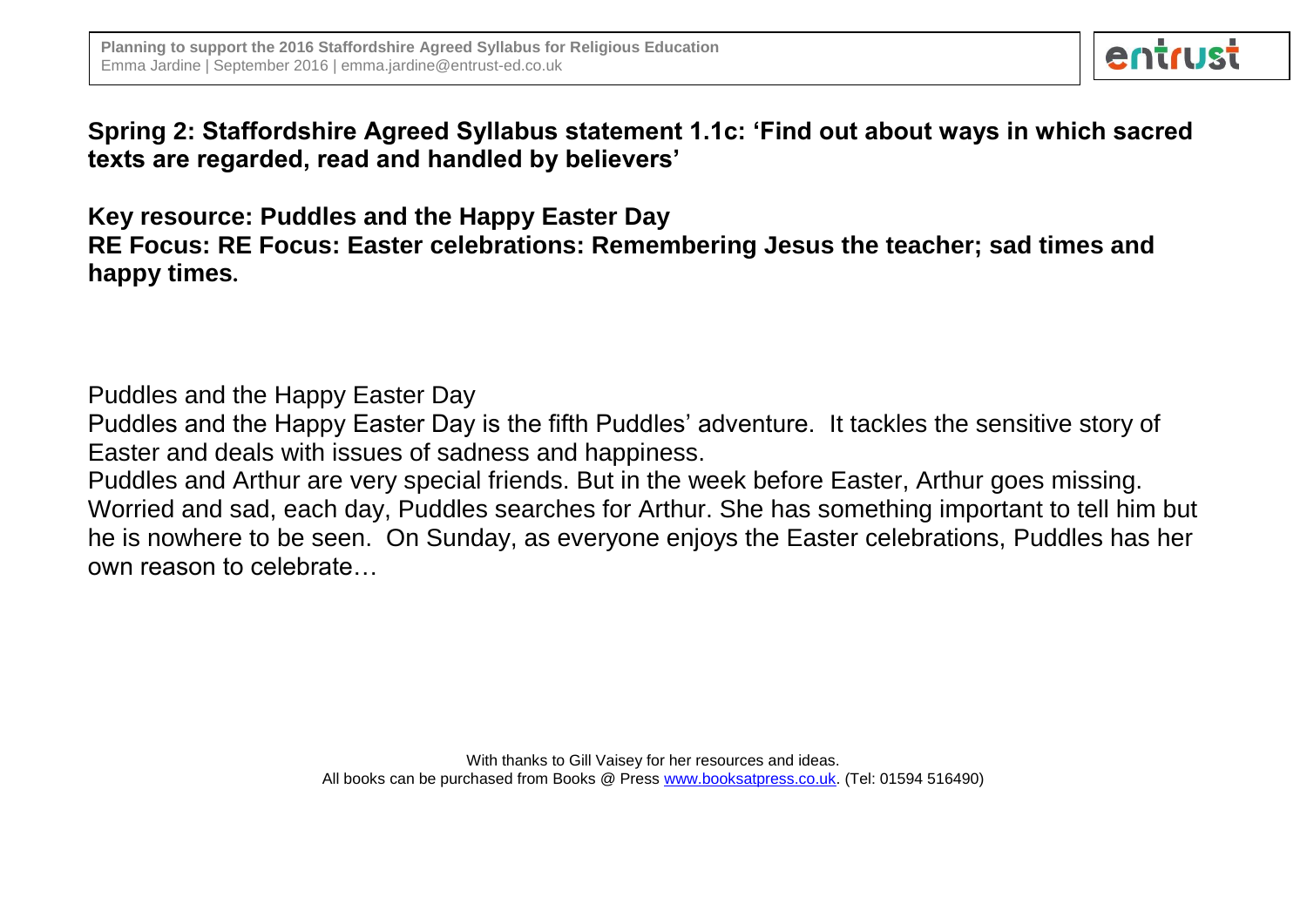## **Activity Suggestions for Foundation Stage focussing on People and Communities and Religious Education**

**Possible General Themes: Spring and New Life Key Resource: Puddles and the Happy Easter Day RE Focus: Easter celebrations: Remembering Jesus the teacher; sad times and happy times.** 

Activities relate to the book: **Puddles and the Happy Easter Day**, by Gill Vaisey

### **RE Related Activities**

Provide opportunity for children to explore features of the spring season – colours, textures, plants, blossom, animals, new life, parent and baby animals.

Provide materials and encourage children to bring things in to make a springtime display.

Read *Puddles and the Happy Easter Day*. Can children guess what Puddles wants to tell Arthur?

**Understanding The World: The world** know about similarities and differences in relation to places, objects, materials and living things. They make observations of animals and plants and explain why some things occur, and talk about changes.

**Understanding The World: The world** know about similarities and differences in relation to places, objects, materials and living things. They make observations of animals and plants and explain why some things occur, and talk about changes.

**Communication and Language:** listen to stories, accurately anticipating key events and respond to what they hear with relevant comments, questions or actions.

**RE:** Enjoy a range of stories and accounts from different faith traditions and cultures.

Find out about what happens in places of worship in the local area and why people go to these places.

Show curiosity and develop positive attitudes to new experiences when learning about people from religions and cultures.

Develop a growing interest in the world around them.

**RE and Early Learning Goals (2012)** 

Develop curiosity and begin to ask questions about their own and other people's home and community life.

Describe what they have found out about people, beliefs and actions. Understand the relationship between feelings, beliefs and actions. Express their own opinions and feelings, and make decisions while considering the viewpoints of others.

Think creatively and imaginatively about important human and religious questions. Think about and ask questions about themselves and other people and listen to the answers of others.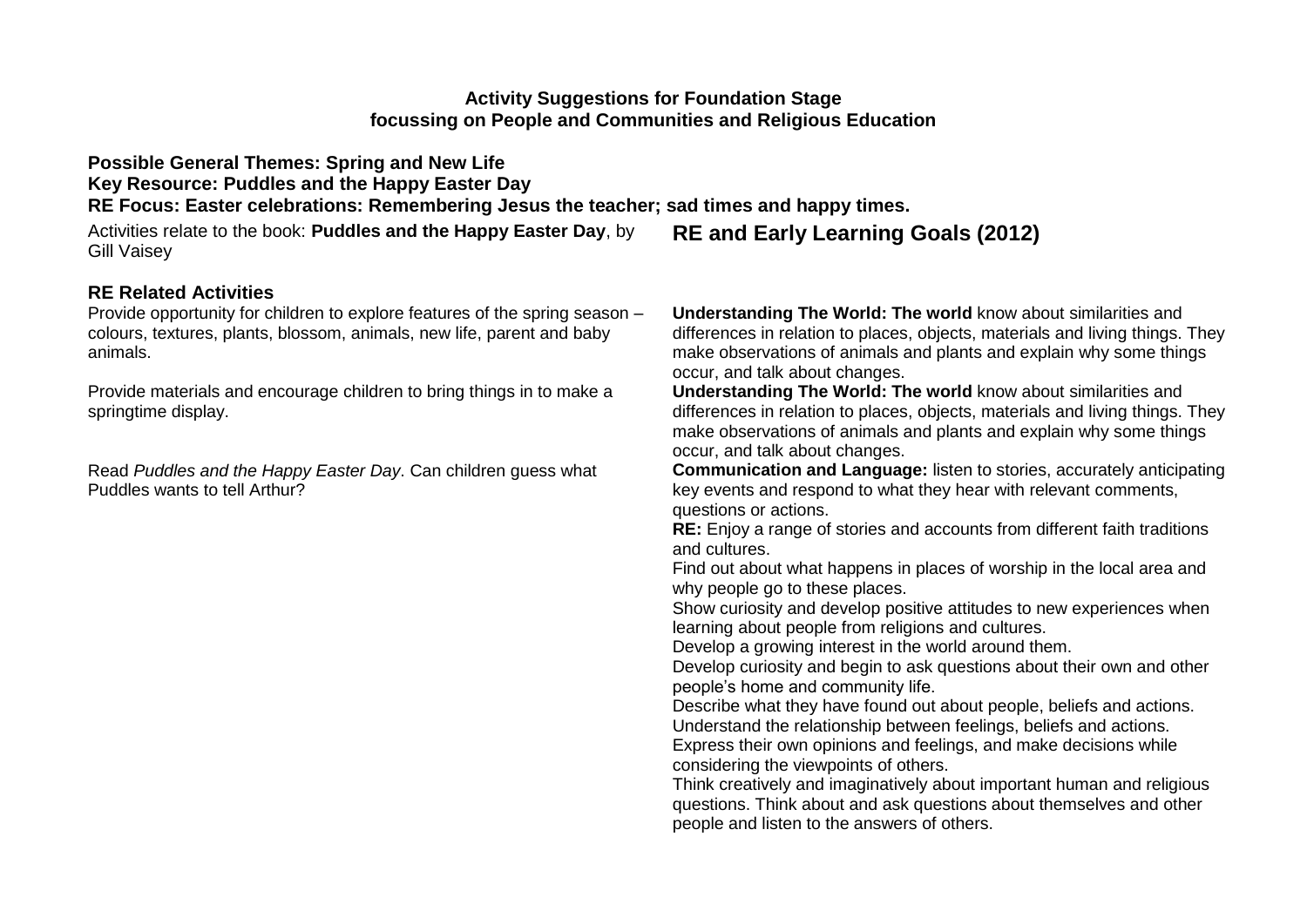Talk about what makes a 'special friend' (as Puddles and Arthur are special friends). Who are your friends? How can we be good friends? Who do you want to tell important news to?

Talk about how Puddles felt when she couldn't find Arthur and how she felt when he came back.

When do the children feel happy and when do they feel sad? What or who helps them to be happy again after sadness?

Encourage the children to think about and give their suggestions about where Arthur might have been. Who has got a cat? Do they go missing from time to time? Where do you think they go?

Talk about Jesus (the special teacher) who had died. His friends were sad that he had died but because Christians believe that Jesus came back to life, they are happy and have a special celebration on Easter Sunday. They remember his kindness and all the wonderful things he said. Think of some of the things that people do at Easter to remember Jesus. (go to church, send cards, have Easter eggs,)

Find the story of Easter in an adult Bible and a children's Bible. Talk about the Bible as a special book for Christians. Note that Freddie reads the Bible in church to help people know more about God and Jesus.

**RE:** Express their own opinions and feelings, and make decisions while considering the viewpoints of others.

Think creatively and imaginatively about important human and religious questions. Think about and ask questions about themselves and other people and listen to the answers of others.

#### **Personal, Social and Emotional:**

They show sensitivity to others' needs and feelings, and form positive relationships with adults and other children.

**Speaking**: children express themselves effectively.

They develop their own narratives and explanations by connecting ideas or events. They use past, present and future forms accurately when talking about events that have happened or are to happen in the future.

**Communication and Language:** listen to stories, accurately anticipating key events and respond to what they hear with relevant comments, questions or actions. **Personal, Social and Emotional:** They show sensitivity to others' needs and feelings, and form positive relationships with adults and other children.

**Personal, Social and Emotional:** They show sensitivity to others' needs and feelings, and form positive relationships with adults and other children. **Speaking**: children express themselves effectively.

They develop their own narratives and explanations by connecting ideas or events. They use past, present and future forms accurately when talking about events that have happened or are to happen in the future.

**Communication and Language:** listen to stories, accurately anticipating key events and respond to what they hear with relevant comments, questions or actions. **Understanding the World: People and Communities** They know about similarities and differences between themselves and others, and among families, communities and traditions.

**RE:** Explore similarities and differences in people's festivals.

Explore the importance of key religious figures.

Find out about what happens in places of worship and why people go to these places.

**RE:** Enjoy a range of stories and accounts from different faith traditions and cultures.

Show curiosity and develop positive attitudes to new experiences when learning about people from religions and cultures.

Develop a growing interest in the world around them.

Develop curiosity and begin to ask questions about their own and other people's home and community life.

Describe what they have found out about people, beliefs and actions.

Express their own opinions and feelings, and make decisions while considering the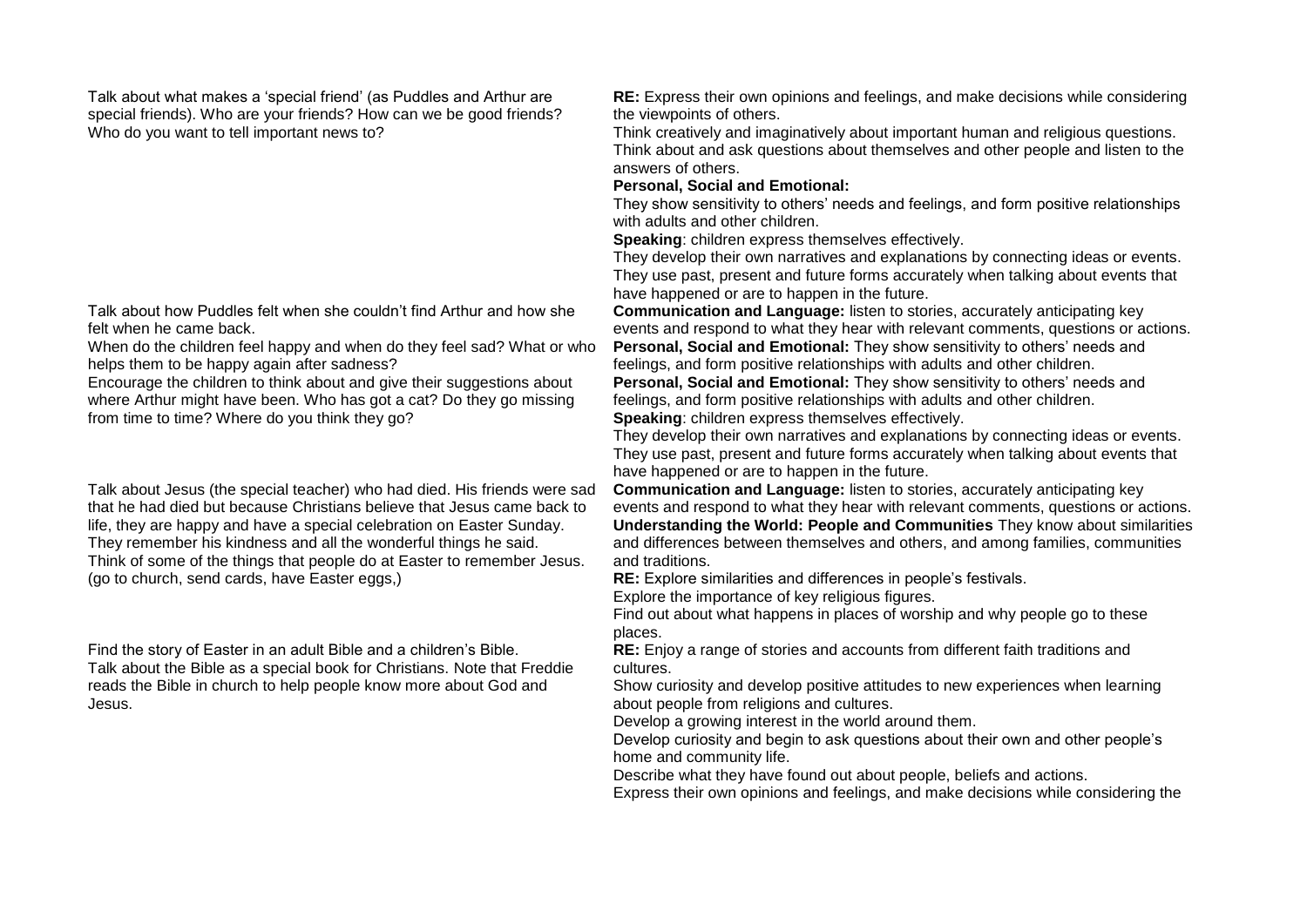viewpoints of others.

Think creatively and imaginatively about important human and religious questions. Think about and ask questions about themselves and other people and listen to the answers of others.

| Dress Freddie in the vestments he would wear for the Easter service (white<br>stole and chasuble).                                                       | <b>RE:</b> Show curiosity and develop positive attitudes to new experiences when learning<br>about people from religions and cultures.<br>Develop a growing interest in the world around them.<br>Develop curiosity and begin to ask questions about their own and other people's home<br>and community life.<br>Understanding the World: They know about similarities and differences between<br>themselves and others, and among families, communities and traditions.                                                                                                                                            |
|----------------------------------------------------------------------------------------------------------------------------------------------------------|---------------------------------------------------------------------------------------------------------------------------------------------------------------------------------------------------------------------------------------------------------------------------------------------------------------------------------------------------------------------------------------------------------------------------------------------------------------------------------------------------------------------------------------------------------------------------------------------------------------------|
| Provide materials for the children to make an Easter Garden display.                                                                                     | Expressive arts and design: experiment with colour, design, texture, form and function.<br>Understanding the World: People and Communities They know about similarities and<br>differences between themselves and others, and among families, communities and<br>traditions.                                                                                                                                                                                                                                                                                                                                        |
| Arrange support for children to boil eggs and dye or paint and decorate<br>them.                                                                         | Expressive arts and design: experiment with colour, design, texture, form and function.<br>Understanding the World: People and Communities They know about similarities and<br>differences between themselves and others, and among families, communities and<br>traditions.                                                                                                                                                                                                                                                                                                                                        |
| Arrange an egg hunt using a variety of different coloured eggs hidden in the<br>school grounds.                                                          | Understanding the World: People and Communities They know about similarities and<br>differences between themselves and others, and among families, communities and<br>traditions.<br>Physical: children show good control and co-ordination in large and small movements.<br>They move confidently in a range of ways, safely negotiating space.                                                                                                                                                                                                                                                                    |
| Provide materials for children to make Easter greeting cards.<br>Set up a shop to sell Easter eggs / farm produce for imaginative play<br>opportunities. | Expressive arts and design: experiment with colour, design, texture, form and function.<br>Mathematics: children use everyday language to talk about size, weight, capacity,<br>position, distance, time and money to compare quantities and objects and to solve<br>problems. They recognise, create and describe patterns. They explore characteristics of<br>everyday objects and shapes and use mathematical language to describe them.<br><b>Expressive arts and design:</b> They represent their own ideas, thoughts and feelings<br>through design and technology, art, music, dance, role-play and stories. |
| Learn and sing the song 'Easter Time (the world's waking up)' BBC Come                                                                                   | <b>Expressive arts and design:</b> Sing songs, make music and dance.                                                                                                                                                                                                                                                                                                                                                                                                                                                                                                                                                |

And Praise Beginning Songbook and CD.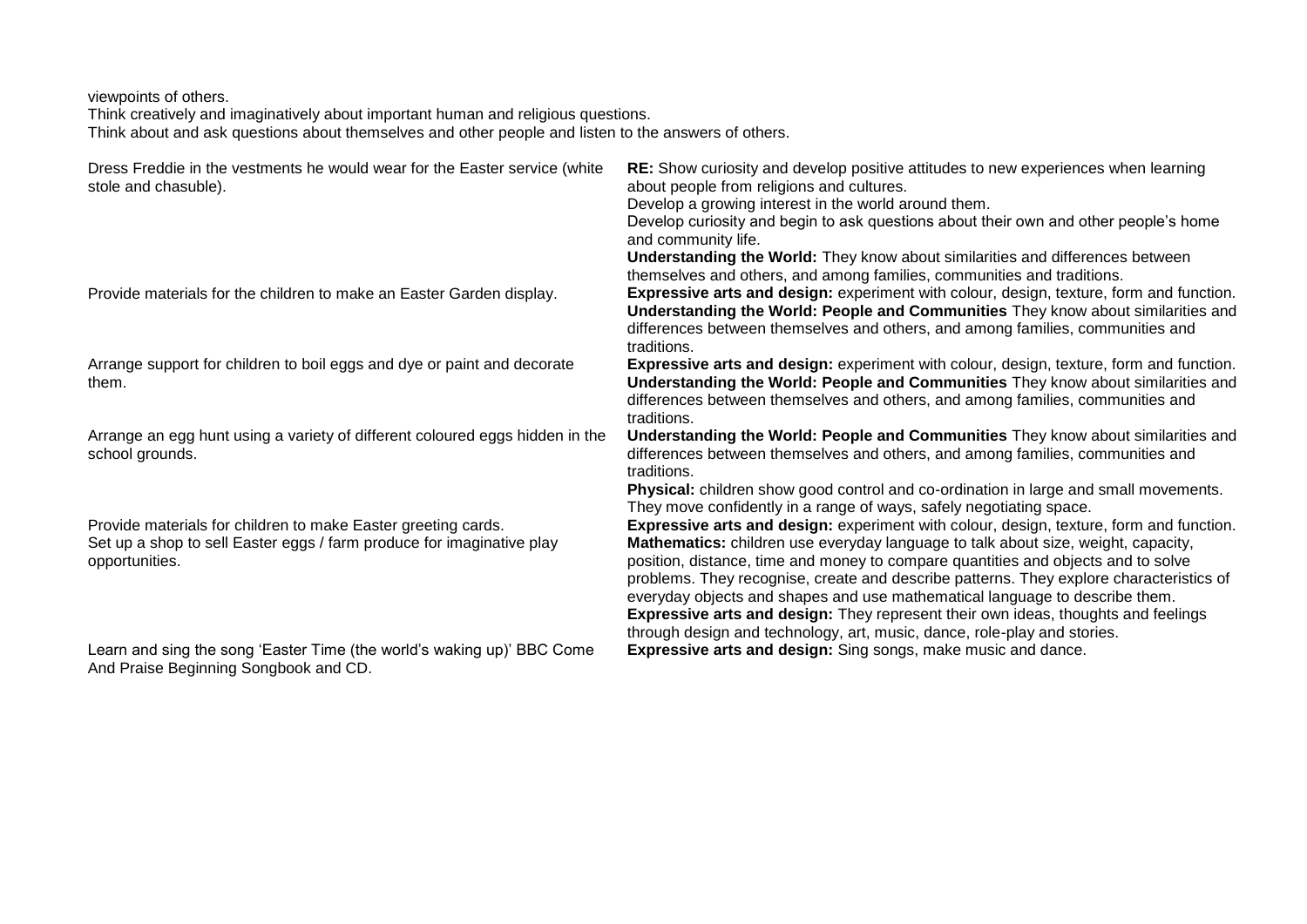

# **Summer 1: Staffordshire Agreed Syllabus statement 1.5a: 'Ask and respond imaginatively to questions about things that are interesting or puzzling in the world'**

**Key resource: The Tiny Ants**

**RE Focus: Caring for creation: To appreciate that creatures of all shapes and sizes are equally important and are worthy of care. Become familiar with the message of a traditional Muslim story about the natural world.** 

## The Tiny Ants

The Tiny Ants is a delightful retelling of a traditional Muslim story which encourages children to think about the importance of caring for the natural world.

The big book and cross-curricular resource pack provides a wide range of activities which directly supports Language, Literacy and Communication, Mathematical development, Knowledge and Understanding of the World, and Personal and Social Development, Well-being and Cultural Diversity.

# **This resource is a perfect support to a topic on animals and mini-beasts.**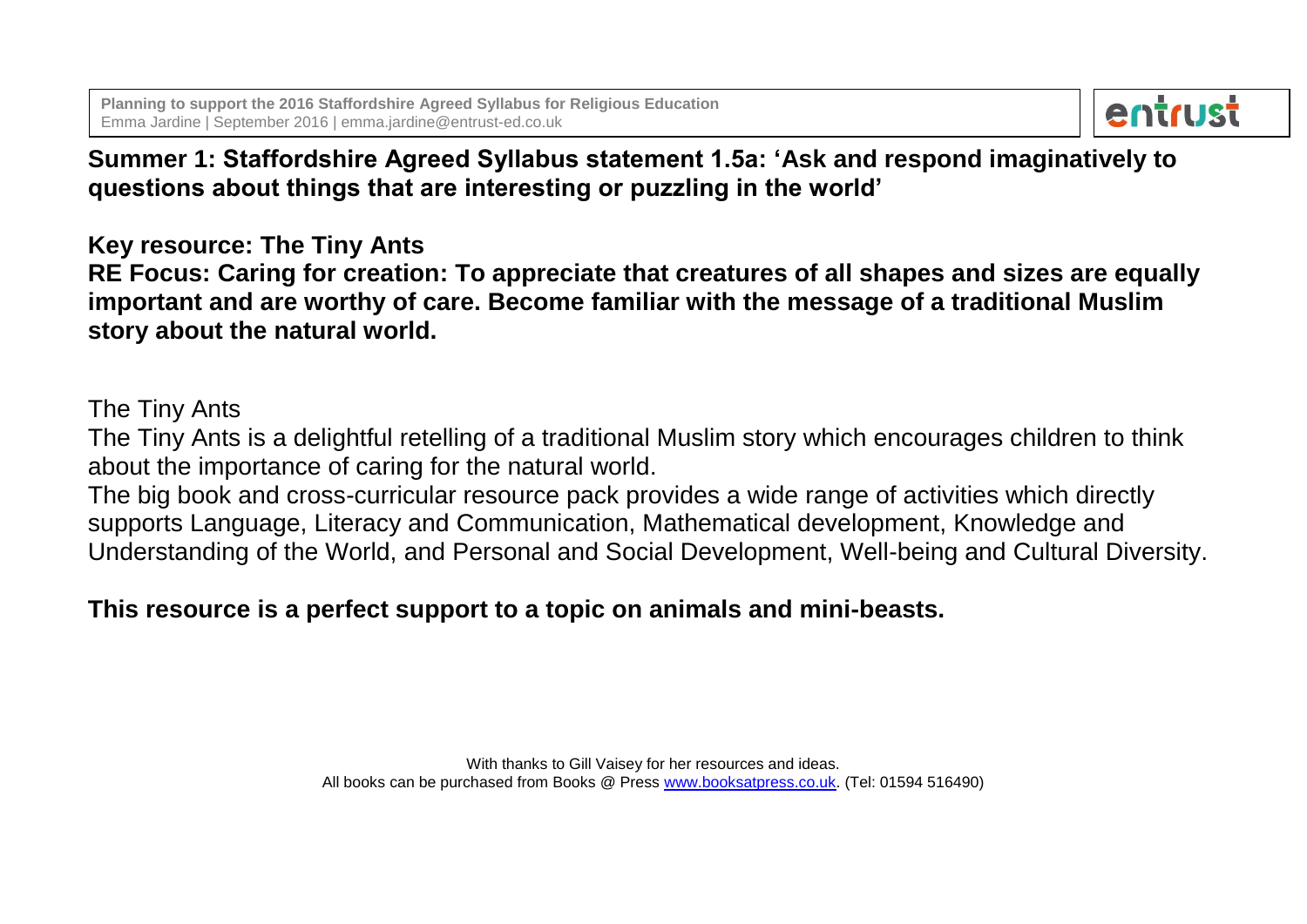**Activity Suggestions for Foundation Stage focussing on People and Communities and Religious Education**

**Possible General Themes: Mini-beasts; In The Garden; The Natural World; Animals; Our World Theme: Creation And The Natural World Key Resource: The Tiny Ants RE Focus: To appreciate that creatures of all shapes and sizes are equally important and are worthy of care. Become familiar with the message of a traditional Muslim story about the natural world.** 

The following activities relate to the book: **The Tiny Ants** by Gill Vaisey, Books @ Press. (Tel: 01594 516490)

### **Suggested Activities:**

Read the book and give pupils opportunity to identify the different creatures featured.

Discuss the story and its message. Allow pupils to respond to the story with their own views and opinions about the action of the men and the response from Muhammad *(pbuh)*.

## **RE and Early Learning Goals (2012)**

**Understanding The World: The world** know about similarities and differences in relation to places, objects, materials and living things. They make observations of animals and plants and explain why some things occur, and talk about changes. **Communication and Language:** listen to stories, accurately anticipating key events and respond to what they hear with relevant comments, questions or actions. **Communication and Language: Understanding** They answer 'how' and 'why' questions about their experiences and in response to stories or events. **Speaking**: children express themselves effectively.

They develop their own narratives and explanations by connecting ideas or events. They use past, present and future forms accurately when talking about events that have happened or are to happen in the future.

**Understanding the World: People and Communities** They know about similarities and differences between themselves and others, and among families, communities and traditions.

**RE:** Explore religious stories and their messages about the natural world. Enjoy a range of stories and accounts from different faith traditions and cultures. Appreciate the messages that some of these stories may convey. Appreciate the importance of some of these stories to certain people.

Explore the way in which and reasons why they and others show care, concern and respect for living things, the environment and the natural world.

Develop a growing interest in the world around them and develop understanding and responsibility for living things and the environment.

Understand the relationship between feelings, beliefs and actions.

Express their own opinions and feelings, and make decisions while considering the viewpoints of others.

Think creatively and imaginatively about important human and religious questions.

Think about and ask questions about themselves and living things and listen to the answers of others.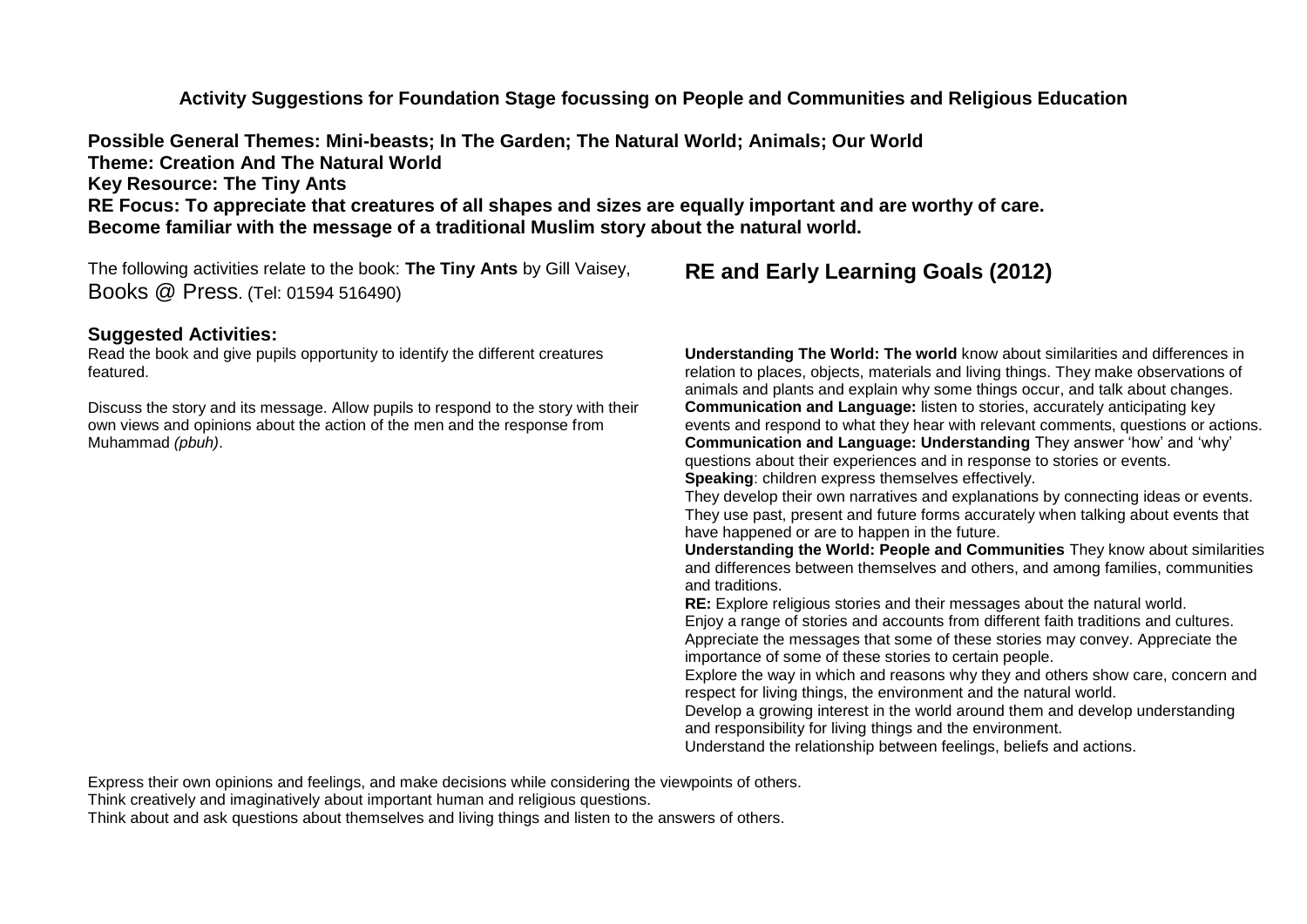Provide opportunity for pupils to explore the school grounds or nearest 'green' area to find different creatures in their natural habitat and match them to those found in the book.

Introduce the pictogram as a focussed activity - pupils can record which creatures they observed during their exploration.

Enhance the mathematical area with the pictogram so that pupils can spontaneously use it in their games and observation of creatures.

Provide opportunity for pupils to re-visit the story. Encourage pupils to think about how they, or the ants, felt at different points in the story. Use a sequence board of the story to help focus on emotions.

Using a storyboard and the storyboard images from the book, children to sequence and retell the story.

Use the book as the basis for a movement and drama lesson. Pupils to role play the tiny ants to emphasise the changing feelings throughout the story.

Recreate the book as a wall frieze. Pupils to use art and craft material to create images from the book. **NB Children should not draw or represent the Prophet Muhammad.** 

Focus on a variety of creatures which we may need to be aware of inside and outside to avoid accidentally harming them. Play the 'Care for Creatures Game' in small groups. Each child has a card with four pictures on it showing a creature in potential danger. Each pupil takes a turn to draw a creature from a drawstring bag. If the creature matches their card they can claim it and talk about how we can be careful and avoid the creature being accidentally harmed.

The number and type of creatures collected can then be shown on the pictogram. happened or are to happen in the future. More able pupils can play the 'Care and Beware Game'. Using the board and dice, the aim of the game is for pupils to collect cards of the creatures they have cared for in the game. The number and type of creatures can then be shown on the pictogram. As different groups play the game over a period of time an accumulative total can be recorded.

Learn and sing the song: 'From The Tiny Ant' BBC Come And Praise 2 Songbook and CD.

**Understanding The World:** know about similarities and differences in relation to places, objects, materials and living things. They make observations of animals and plants and explain why some things occur, and talk about changes.

**RE:** Begin to ask questions about their own experiences and the world around them. **Mathematics: Shape, space and measures**: children use everyday language to talk about size, weight, capacity, position, distance, time and money to compare quantities and objects and to solve problems. They recognise, create and describe patterns. They explore characteristics of everyday objects and shapes and use mathematical language to describe them.

**Communication and Language:** listen to stories, accurately anticipating key events and respond to what they hear with relevant comments, questions or actions.

**Speaking**: children express themselves effectively. They develop their own narratives and explanations by connecting ideas or events. They use past, present and future forms accurately when talking about events that have happened or are to happen in the future.

**Expressive arts and design:** They represent their own ideas, thoughts and feelings through design and technology, art, music, dance, role-play and stories. **Expressive arts and design:** They represent their own ideas, thoughts and feelings through design and technology, art,

**Understanding The World:** know about similarities and differences in relation to places, objects, materials and living things. They make observations of animals and plants and explain why some things occur, and talk about changes. **Speaking**: children express themselves effectively.

They develop their own narratives and explanations by connecting ideas or events. They use past, present and future forms accurately when talking about events that have

**Mathematics: Numbers**: children count reliably with numbers from 1 to 20, place them in order and say which number is one more or one less than a given number. **Personal, Social and Emotional:** They work as part of a group or class, and understand and follow the rules.

**Expressive arts and design:** Sing songs, make music and dance.

**Understanding the World: People and Communities** They know about similarities and differences between themselves and others, and among families, communities and traditions.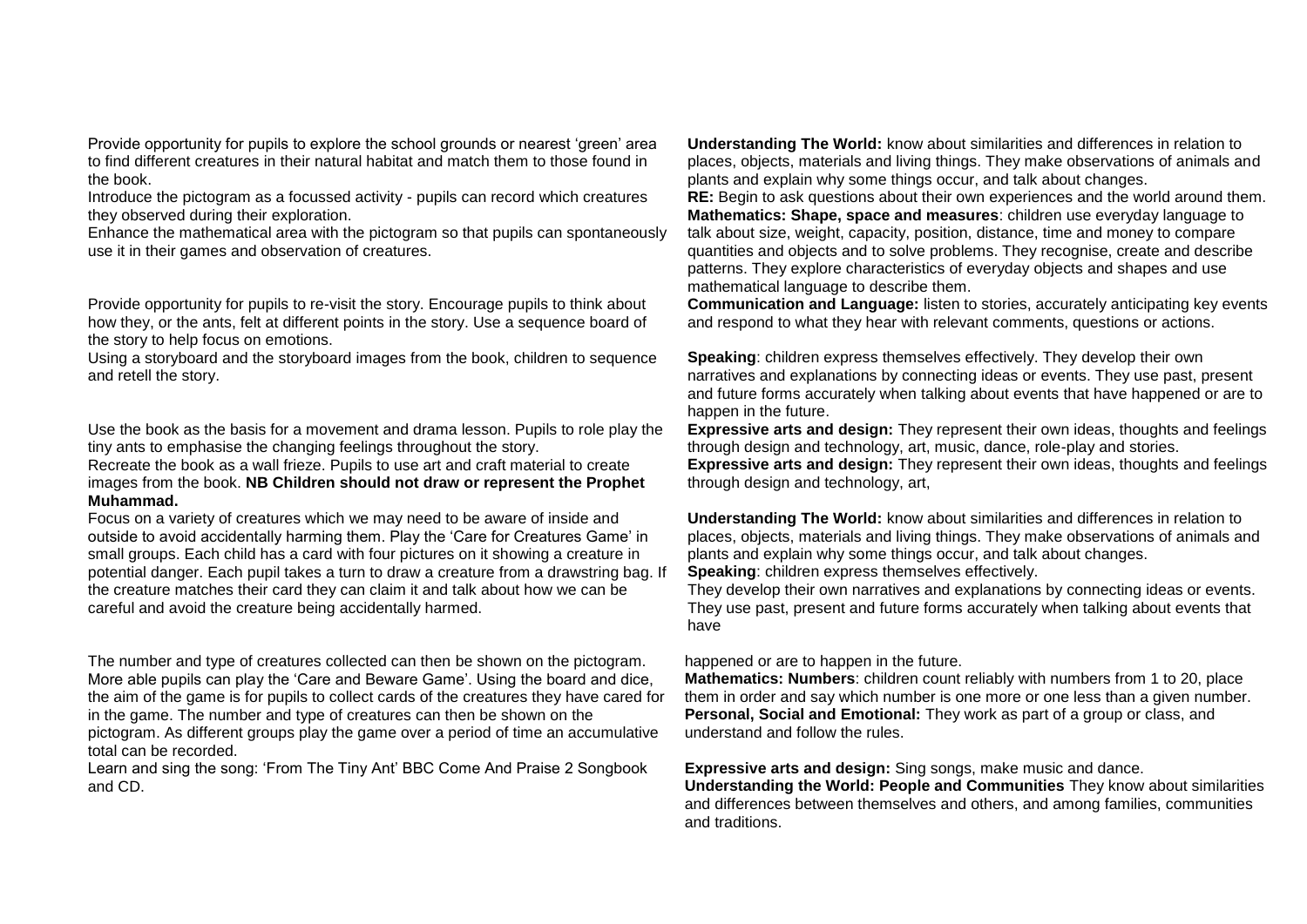Pupils to listen to the sound of instruments and choose an instrument to represent each of the animals mentioned in the song. Pupils to play the instrument when the animal occurs in the song.

Sort pictures of big, medium size and small animals into groups. (If possible, use pictures of animals mentioned in the song.)

Think about and discuss how we can help care for the different types of animals. Conclude that they all need different types of care but they are all equally important, just as Mohammad *(pbuh)* had said in the story.

**Expressive arts and design:** make music.

**Mathematics: Shape, space and measures**: children use everyday language to talk about size, to compare quantities and objects and to solve problems. They recognise, create and describe patterns. They explore characteristics of everyday objects and shapes and use mathematical language to describe them.

**Understanding the World: People and Communities** They know about similarities and differences between themselves and others, and among families, communities and traditions.

**Understanding The World:** know about similarities and differences in relation to places, objects, materials and living things. They make observations of animals and plants and explain why some things occur, and talk about changes. **RE:** Develop a growing interest in the world around them and develop understanding and responsibility for living things and the environment.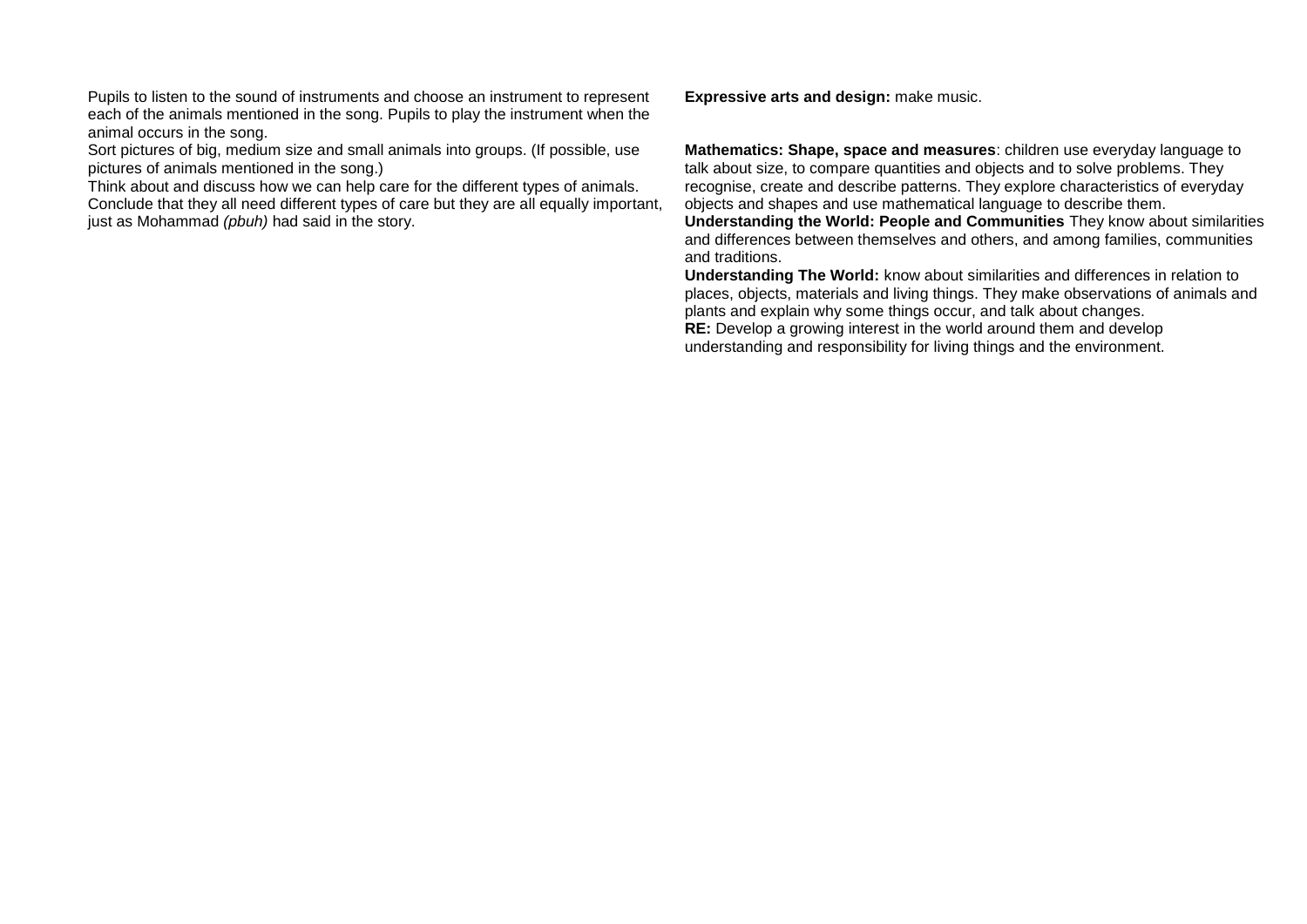

**Summer 2: Staffordshire Agreed Syllabus statement 1.1b: 'Explore stories about the lives and teachings of key religious figures**

**Key resource: Puddles Lends a Paw RE Focus: Helping others: Develop an awareness of a variety of ways in which people might help in a church and of the Christian teaching to help others.** 

Puddles Lends a Paw

is the second in this series which introduces pupils to aspects of the Christian faith.

## **This book is simply purrfect to support a 'People Who Help Us' topic.**

In this story we find our furry friend finishing her favourite lunch. Always looking for an adventure, Puddles decides to go to church. There she meets the various church helpers who are busy getting ready for the Sunday service… Will Puddles lend a paw or will her mischievous nature prove to be a hindrance?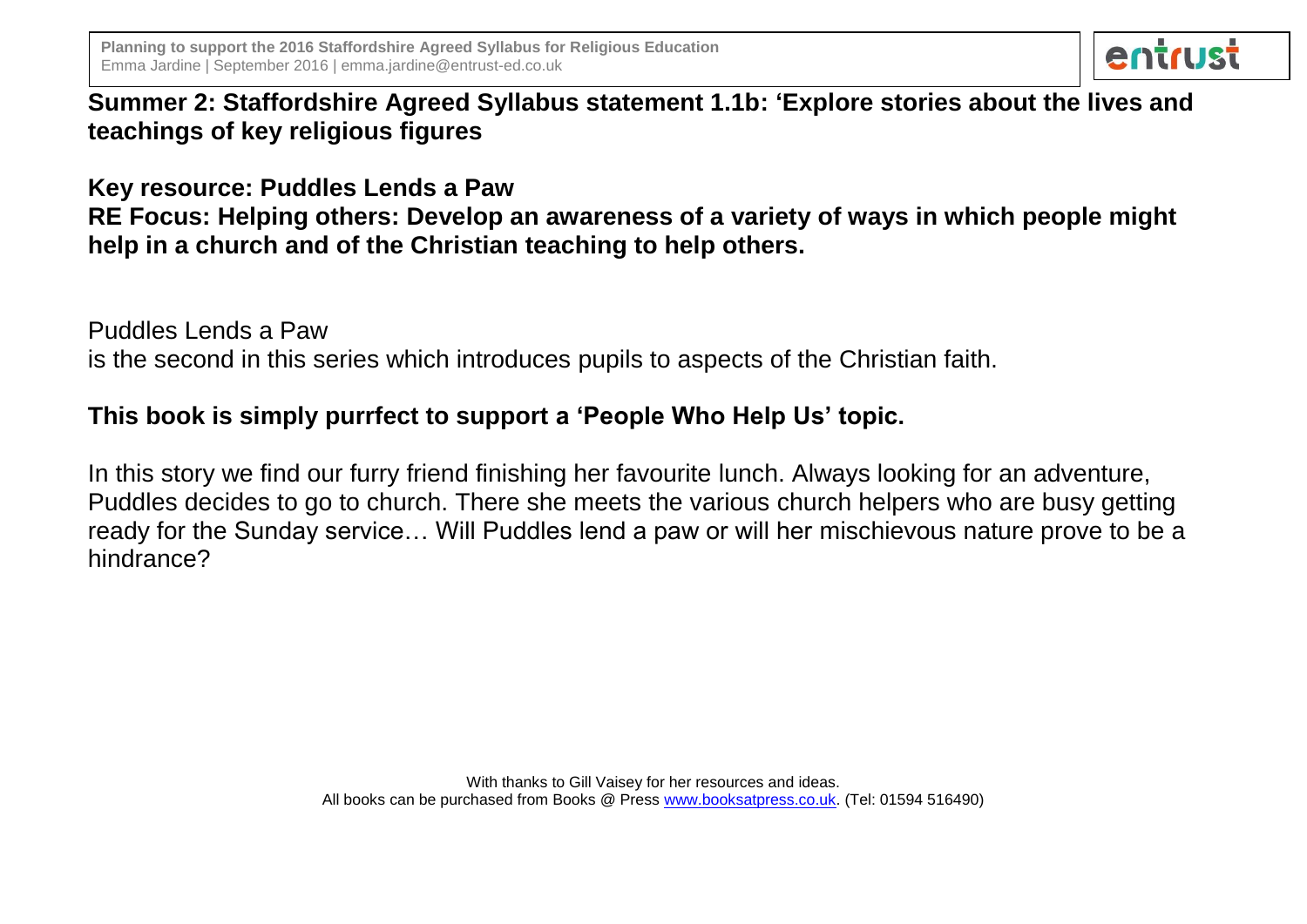## **Activity Suggestions for Foundation Stage focussing on People and Communities and Religious Education**

**Theme: People Who Help Us Key Resource: Puddles Lends A Paw RE Focus: Develop an awareness of a variety of ways in which people might help in a church and of the Christian teaching to help others.** 

Activities relate to the book: **Puddles Lends A Paw**, by Gill Vaisey

#### **Suggested Activities**

Talk about and explore helping situations, who helps the children, and how they might help one another.

Explore different ways in which people help others through the work they do.

Read the book *Puddles Lends A Paw* and emphasise and enjoy the repetitive phrases in the book and encourage the pupils to join in. Talk about the story and how Puddles managed to help the various characters.

Talk about the Reverend Freddie Fisher's reading from the Bible about helping others.

Identify the different ways the characters in the book helped out in the church.

Talk about how the Reverend Freddie Fisher helps people know more about how God wants them to live.

## **RE and Early Learning Goals (2012)**

**Personal, Social and Emotional:** They show sensitivity to others' needs and feelings, and form positive relationships with adults and other children.

**RE:** Consider the rules and codes of conduct that they and others follow which guide them in everyday life at home and school.

**Understanding the World: People and Communities** They know about similarities and differences between themselves and others, and among families, communities and traditions.

**RE:** show curiosity and develop positive attitudes to new experiences when learning about people from other religions and cultures.

Develop a growing interest in the world around them.

Develop curiosity and begin to ask questions about their own and other people's home and community life.

Explore how and why religious people in the local community help others through the work that they do.

**Communication and Language:** listen to stories, accurately anticipating key events and respond to what they hear with relevant comments, questions or actions.

**Understanding the World: People and Communities** They know about similarities and differences between themselves and others, and among families, communities and traditions.

**RE:** Enjoy a range of stories and accounts from different faith traditions and cultures.

Find out about what happens in places of worship in the local area and why people go to these places.

Show curiosity and develop positive attitudes to new experiences when learning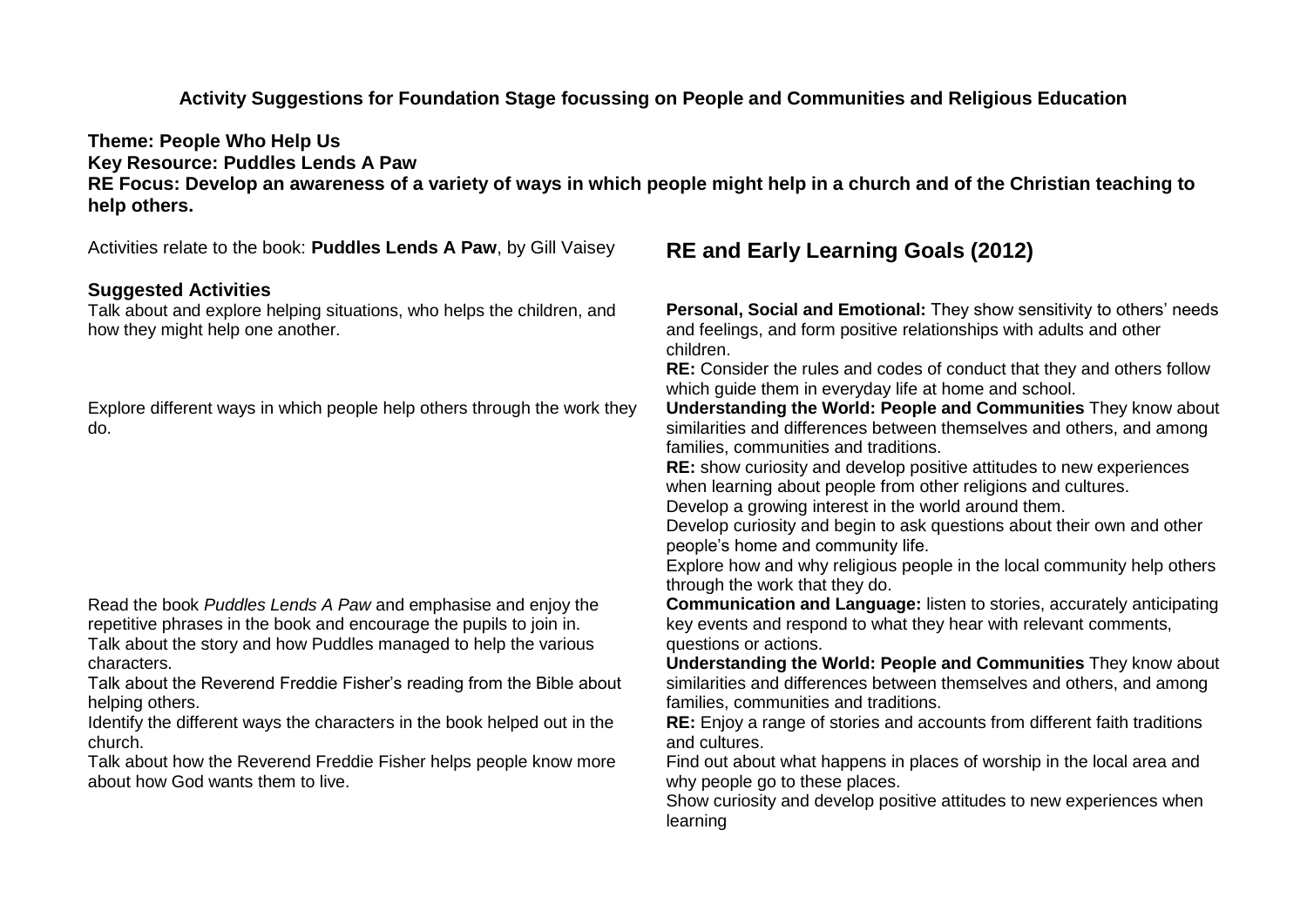Invite children to think of questions they would like to ask the characters. Ask the children to think about who helps them and how they can help others.

If possible visit a church and explore the special features noted in the book. Meet some of the people who help in the church.

Meet a local vicar / minister who can talk to the children about how he/ she helps other people.

about people from religions and cultures.

Develop a growing interest in the world around them.

Develop curiosity and begin to ask questions about their own and other people's home and community life.

Explore how and why religious people in the local community help others through the work that they do.

Describe what they have found out about people, beliefs and actions. Understand the relationship between feelings, beliefs and actions. Express their own opinions and feelings, and make decisions while

considering the viewpoints of others.

Think creatively and imaginatively about important human and religious questions.

Think about and ask questions about themselves and other people and listen to the answers of others.

**Understanding the World:** People and Communities They know about similarities and differences between themselves and others, and among families, communities and traditions.

**RE:** Find out about what happens in places of worship in the local area and why people go to these places.

Show curiosity and develop positive attitudes to new experiences when learning about people from religions and cultures.

Develop a growing interest in the world around them.

Develop curiosity and begin to ask questions about their own and other people's home and community life.

Explore how and why religious people in the local community help others through the work that they do.

**Understanding the World:** People and Communities They know about similarities and differences between themselves and others, and among families, communities and traditions.

**RE:** Show curiosity and develop positive attitudes to new experiences when learning about people from religions and cultures.

Develop a growing interest in the world around them.

Develop curiosity and begin to ask questions about their own and other people's home and community life.

Explore how and why religious people in the local community help others through the work that they do.